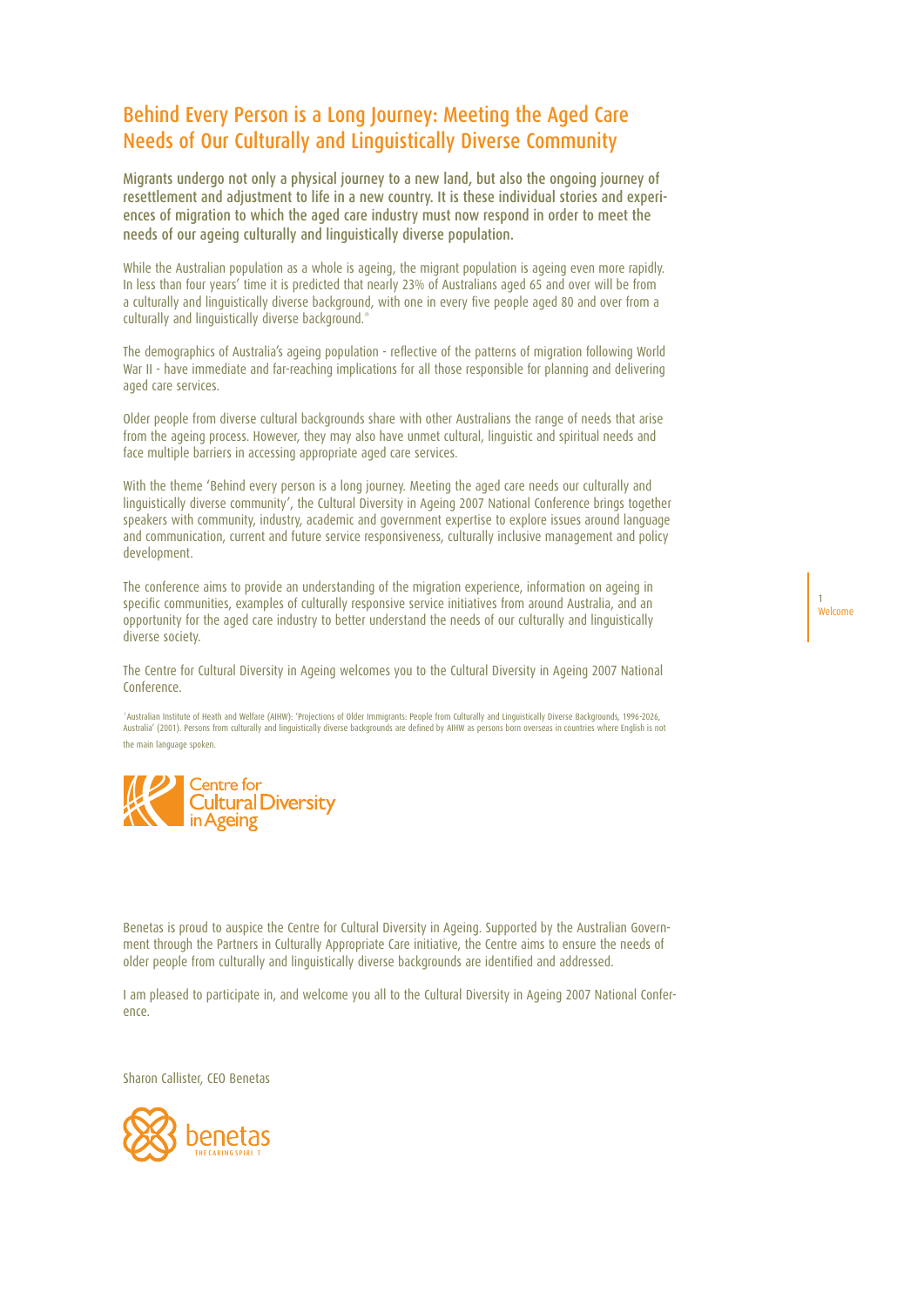#### Conference Program

#### **Thursday 7th June 2007**

2 Program Guide

| 8.15am-9.00am      | Registration                                                                        |
|--------------------|-------------------------------------------------------------------------------------|
| 9.00am-9.20am      | <b>Welcome and Housekeeping</b>                                                     |
|                    | Helen Lawrence, Conference Facilitator                                              |
|                    | Welcome to the Land                                                                 |
|                    | Aunty Doreen Garvey Wandin, Wurundjeri Elder                                        |
|                    | Welcome                                                                             |
|                    | Helen Hambling, Australian Government Department of Health and Ageing               |
| 9.20am-10.00am     | Aged Care Needs in the Aboriginal Community                                         |
|                    | Lena Morris, Rumbalara Aboriginal Co-operative                                      |
| $10.00$ am-10.30am | A Mosaic of Culturally Appropriate Responses for Australian CALD Background Elderly |
|                    | Voula Messimeri-Kianidis, Federation of Ethnic Communities' Councils of Australia   |
| 10.30am-11.00am    | Morning Tea                                                                         |
| 11.00am-11.30am    | Brimbank or Boroondara, Moreland or Maroondah: Diversity in Ageing in Melbourne's   |
|                    | <b>CALD Communities</b>                                                             |
|                    | Anna Howe, Consultant Gerontologist                                                 |
| 11.30am-12.30pm    | <b>Encouraging our Ancestral Stories and the Art of Creative Listening</b>          |
|                    | Arnold Zable, award-winning writer and best-selling author                          |
| 12.30pm-1.30pm     | Lunch                                                                               |
| 1.30pm-3.00pm      | <b>Concurrent Session 1: Culture and Language - Key Considerations</b>              |
|                    | Chair: Rosa Colanero, Multicultural Aged Care South Australia                       |
|                    |                                                                                     |

- Diversity in the HACC Workforce Understanding, Planning and Good Practice Katherine Wositzky, Municipal Association Victoria
- Translation and Interpreting: the Other Side of Tapestry Eva Hussain, Australian Institute Interpreters and Translators
- Like My Own Family Positive Health Outcomes through Language Matching Jo Krizmnic-Wilson and Nikki Marshall, Northern Migrant Resource Centre

#### **Concurrent Session 2: Management Considerations and Cultural Diversity**

Chair: Simon Fountain, Migrant Resource Centre (Southern Tasmania)

- Cultural Diversity Impacts on Policy Development Janis Klavins, Southern Cross Care Victoria
- Building Culturally Competent Aged Care Serena Ann, Partners in Culturally Appropriate Care, ACT Health
- Meeting the Challenges of Cultural Competence at the Organisational Level Re sponding to Cultural and Linguistic Diversity Sophie Diamandi, University of South Australia, and Gosia Skalban, Metropolitan Domiciliary Care

#### **Concurrent Session 3: Understanding Community Needs**

Chair: Sharon McGowan, Benetas

- Embracing Culture and Diversity; Honouring Individual and Community Nicky Golan, Sir Moses Montefiore Jewish Home
- Overlooked and Under-Serviced Why is SA's German-Born Older Population Under-Represented in Aged Care Support Services? Christa Michaelis, Resthaven
- Responding to the Needs of an Ageing Greek Community Tina Douvos-Stathopoulos and Stavroula Mavroudis, Australian Greek Welfare Society

| 3.00pm-3.30pm | Afternoon Tea                                                         |
|---------------|-----------------------------------------------------------------------|
| 3.30pm-4.00pm | <b>Inspiring Diversity in Aged Care</b>                               |
|               | Gerard Mansour, Aged and Community Care Victoria                      |
| 4.00pm-4.30pm | Patterns of Ageing and Service Use in a Culturally Diverse Population |
|               | Dr Diane Gibson, Australian Institute of Health and Welfare           |
| 4.30pm-4.45pm | <b>Summary and Close of Day 1</b>                                     |
|               | Helen Lawrence, Conference Facilitator                                |
| 5.30pm-7.30pm | Cocktail function - Immigration Museum                                |
|               |                                                                       |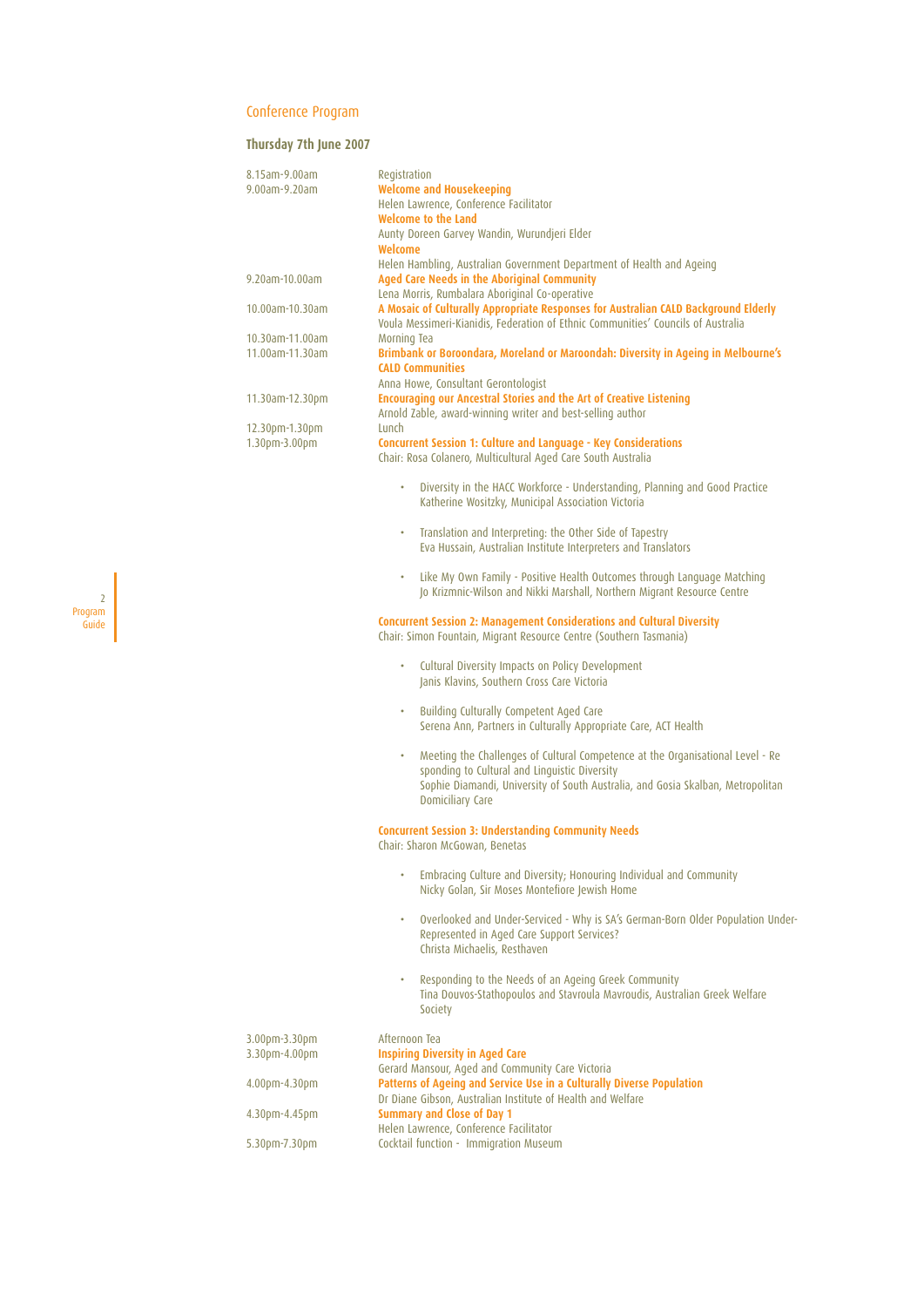# Conference Program

# **Friday 8th June 2007**

| 8.15am-9.00am                  | Registration                                                                                                                                                                                                |
|--------------------------------|-------------------------------------------------------------------------------------------------------------------------------------------------------------------------------------------------------------|
| 9.00am-9.20am                  | Address by the Federal Minister for Ageing, the Hon Christopher Pyne MP                                                                                                                                     |
| 9.20am-9.30am                  | <b>Welcome and Housekeeping</b>                                                                                                                                                                             |
|                                | Helen Lawrence, Conference Facilitator<br>Welcome                                                                                                                                                           |
|                                |                                                                                                                                                                                                             |
| 9.30am-10.00am                 | Sharon Callister, Benetas<br><b>Strength through Diversity</b>                                                                                                                                              |
|                                | Greg Mundy, Aged and Community Services Australia                                                                                                                                                           |
| 10.00am-10.45am                | Leadership and Relationship Capital in Multicultural Mental Health<br>Nicholas Procter, University of South Australia                                                                                       |
| 10.45am-11.15am                | Morning Tea                                                                                                                                                                                                 |
| 11.15am-11.45am                | A Life Without (English) Words, and the Survival Techniques of Migrants and their Some<br>times Ingenuous Skills of Adaptation to a Life Without Words<br>Alice Pung, Melbourne writer and full-time lawyer |
| 11.45am-12.30am                | Health and Human Rights in an Ageing Society: Implications for the Care of Older People<br>from Diverse Cultural and Linguistic Backgrounds                                                                 |
|                                | Professor Megan-Jane Johnstone, RMIT University                                                                                                                                                             |
| 12.30pm-1.30pm                 | Lunch                                                                                                                                                                                                       |
| 1.30pm-3.00pm                  | <b>Concurrent Session 1: Culture and Language - Key Considerations</b><br>Chair: Maria Bunn, Multicultural Aged Care Service WA                                                                             |
|                                | Interpreting Older Australians' Needs - Cultural and Linguistic Perspective<br>۰<br>Izabela Winczewski, Australian-Polish Community Services                                                                |
|                                | Aged Care Service Initiatives that Focus on Communication and Language<br>٠<br>Angelika Tyrone, Ethnic Link Services                                                                                        |
|                                | Blossoms from Babel: Maintaining Identity Integrity for Ageing Migrants in a High-<br>٠<br>Level Care Setting                                                                                               |
|                                | Pamela Freeman, The Smorgon Family Nursing Home, Jewish Care                                                                                                                                                |
|                                | <b>Concurrent Session 2: Future Challenges for Aged Care Services</b><br>Chair: Carolyn McColl, Southern Cross Care (Vic)                                                                                   |
|                                | A New Strategy for Community Care - The Way Forward<br>٠<br>Tracey Duffy, Australian Government Department of Health and Ageing                                                                             |
|                                | Dementia Has No Barriers<br>٠<br>Helena Kyriazopoulos, Alzheimer's Australia                                                                                                                                |
|                                | Closing the Information Gap: Communicating with Elderly People from Culturally<br>٠<br>and Linguistically Diverse Backgrounds<br>Klaudia Vainshtein, Centre for Cultural Diversity in Ageing                |
|                                | <b>Concurrent Session 3: Role of Partnerships and Collaboration in Service Planning and</b><br><b>Development</b>                                                                                           |
|                                | Chair: Jaklina Michael, Royal District Nursing Service                                                                                                                                                      |
|                                | Meeting the Aged Care Needs of a Culturally Diverse Community - Board<br>Perspective<br>Tony Crivelli, Villaggio Italiano                                                                                   |
|                                | Aged Care Service Initiatives<br>$\bullet$<br>Fiona Dunt, Asian Partners in Aged Care, Helping Hand Aged Care                                                                                               |
|                                | Partnership in Culturally Responsive Assessment<br>٠<br>Nelum Buddhadasa, City of Port Phillip, and Ania Sieracka, Ethnic Communities'<br>Council of Victoria                                               |
| 3.00pm-3.30pm<br>3.30pm-4.00pm | Afternoon Tea<br>Positive Ageing as Seen by Women from Small and Emerging Communities                                                                                                                       |
| 4.00pm-4.30pm                  | Melba Marginson, Victorian Immigrant and Refugee Women's Coalition<br><b>Summary and Close of Day 2</b>                                                                                                     |
|                                | Helen Lawrence, Conference Facilitator                                                                                                                                                                      |
|                                |                                                                                                                                                                                                             |

3 Program Guide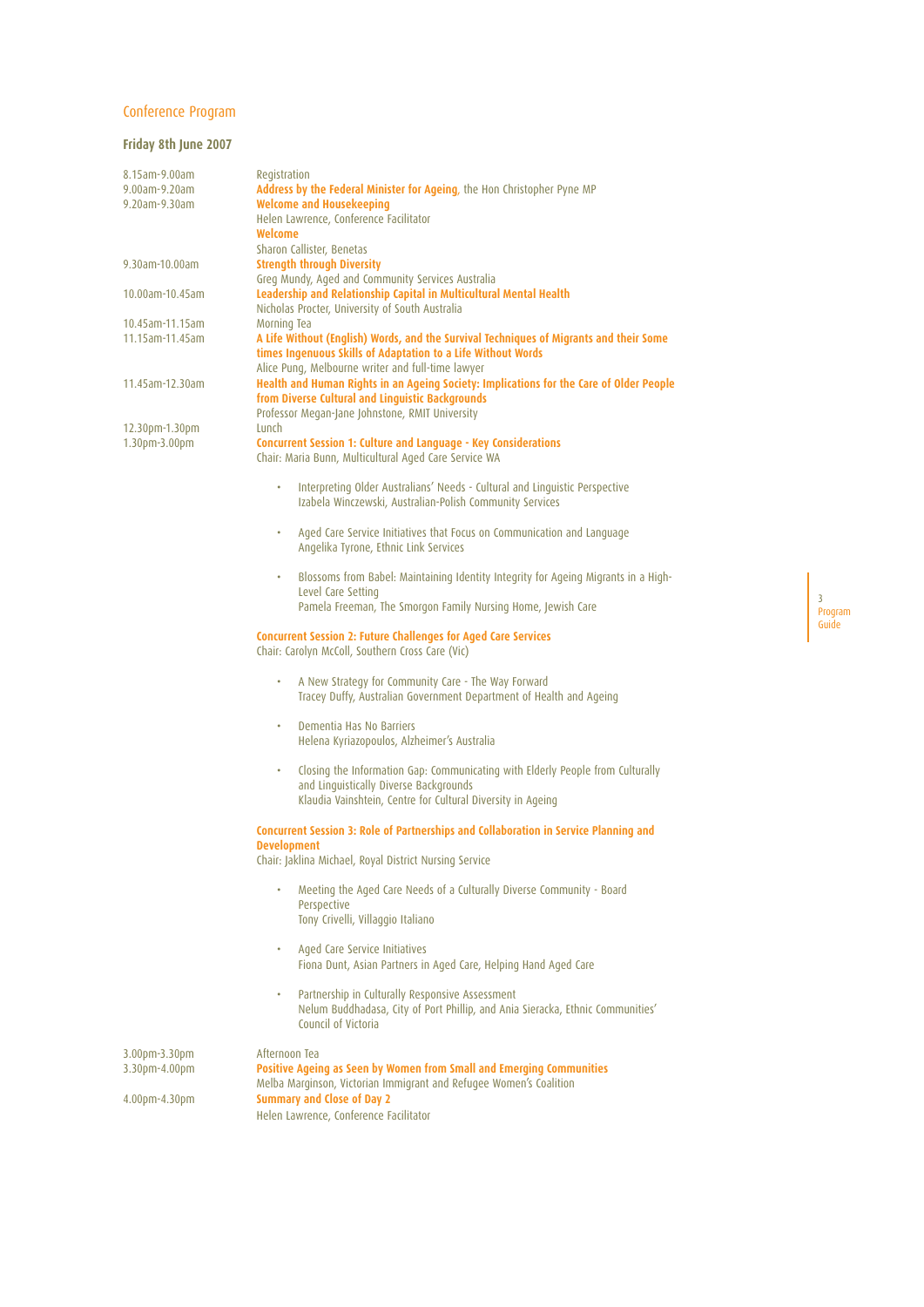# **Keynote Speakers**

#### **Lena Morris**

Lena Morris is a Yorta Yorta woman who has lived in Victoria all her life. Lena is the Executive Manager Aged Care and Disability Services at Rumbalara Aboriginal Co-operative and has held this role since 1987. Lena's desire to care for her Elders - to ensure their longevity, enhance their quality of life and their health, and to make sure their needs are met, that they are listened to and not pushed aside - is inspired by her mother and her grandparents. Her philosophy is that as her mother and grandparents looked after her, so she wanted to look after them. Her effectiveness and innovative approach to identifying issues and providing successful solutions has resulted in her nomination to many state and federal aged care committees and welfare organisations.

#### **Voula Messimeri-Kianidis**

Voula Messimeri-Kianidis has been involved in the community services field for 20 years, with a particular focus on multicultural affairs and women's issues. As Executive Director of the Australian Greek Welfare Society, she manages an agency with a diverse range of programs, including aged and disabilities, childcare, training, counselling and community education. Previous positions have included family counselling in country Victoria, coordination of a service that focused on occupational health and safety, equal opportunities for girls in secondary education project officer and genetic counselling. Voula has a strong commitment to social justice and community building and to this end she has served on a number of Boards and advisory bodies. Past positions include: Inaugural Chairperson of the Women's Health Service in the North; Member on the SBS Advisory Committee; Chairperson of the Immigrant Women's Domestic Violence Service; a founding member and Deputy Chairperson of the Victorian Immigrant and Refugee Women's Coalition Current positions include: Chairperson of the Federation of Ethnic Communities' Councils of Australia; Deputy Chairperson of VITS Language Link; Deputy Chairperson of Ethnic Communities' Council of Victoria; Council member of RMIT University; Trustee, Radiomarathon Trust (for children with disabilities).

#### **Dr Anna Howe**

4 Keynote Speakers

> Dr Anna Howe is a consultant gerontologist with over 25 years' experience in aged and community care research and policy development in Australia and overseas. She completed her PhD at Monash University in 1982 and then held academic positions at Melbourne University and La Trobe University. She was President of the Australian Association of Gerontology from 1997-99. From 1989-1993, she was Director of the Commonwealth Office for the Aged, and Principal Policy Advisor to the Mid Term Review of the Aged Care Reform Strategy. Dr Howe became a consultant in 1998 and her recent projects for commonwealth and state governments have covered aspects of post-acute care, and assessment and targeting in community care. In 2006 she prepared a major report on ageing in Victoria's culturally and linguistically diverse communities and the implications for Home and Community Care as part of the Victorian Government's Culturally Equitable Gateways Strategy. Internationally, she has carried out consultancies with the Organisation for Economic Co-Operation and Development, the World Health Organisation, United Nations, and for AusAid in China and Thailand. Most recently, she has been a consultant to World Bank projects on the development of aged care services in Slovakia and Estonia. She has prepared over 100 papers and reports, published locally and internationally.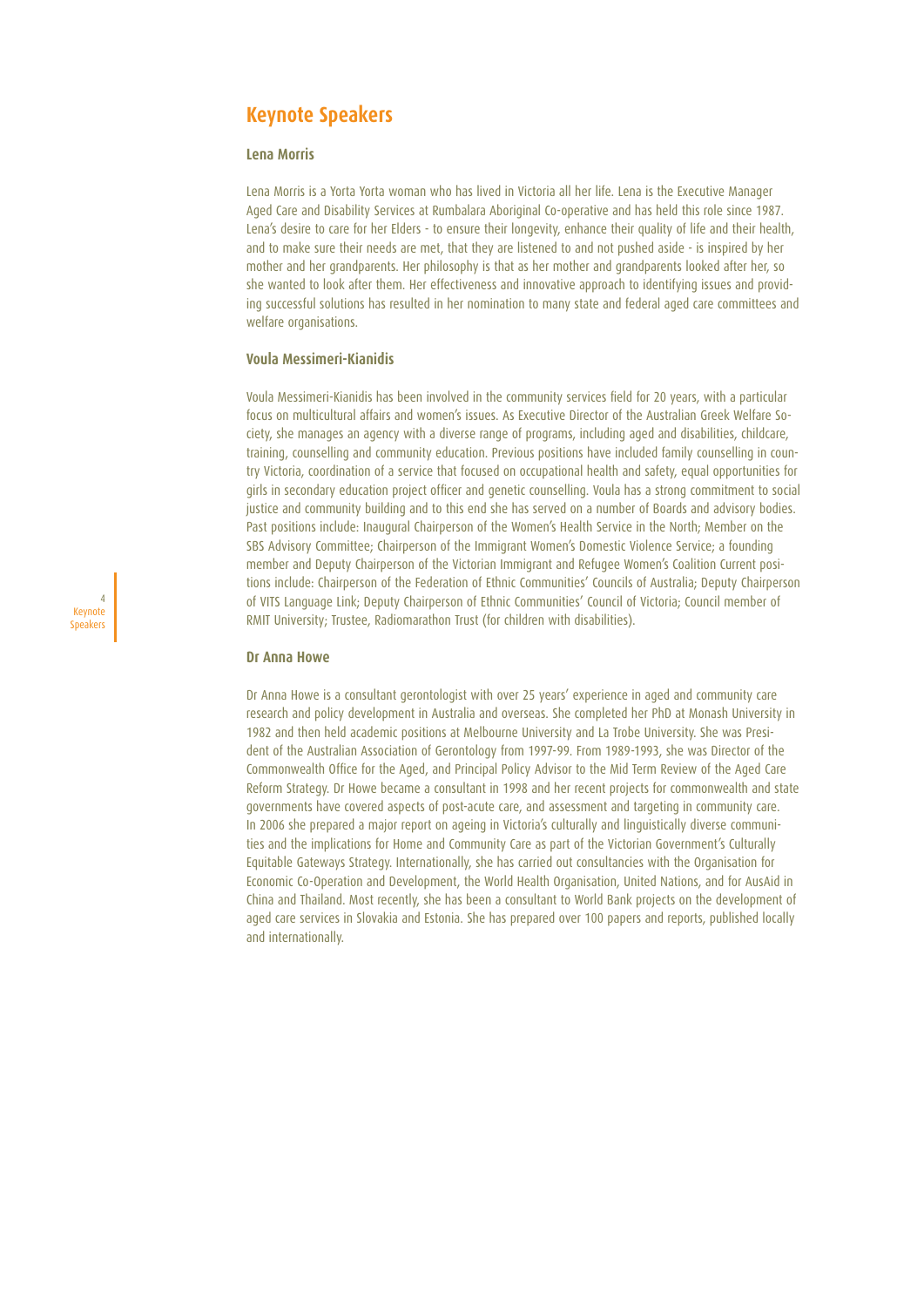### **Arnold Zable**

Arnold Zable is an award-winning writer, educator, and human rights advocate. He holds a doctorate from the School of Creative Arts, Melbourne University. His books include: 'Jewels and Ashes', which depicts his journey to Poland to trace his ancestry; 'The Fig Tree', a book of true stories set in Greece, Eastern Europe, Melbourne and outback Australia; and 'Café Scheherazade', a novel that depicts the lives of former refugees who now meet in a seaside café in Melbourne. His most recent novel, 'Scraps of Heaven', is set in the immigrant community of post-war Carlton. He is the author of numerous feature articles, columns, short stories and essays, and is a co-writer of the play 'Kan Yama Kan', in which asylum seekers tell their stories. Arnold speaks with passion about memory and history, displacement, and the multiplicity of cultures within Australia. In recent years he has written extensively about the plight of asylum seekers, and been involved in campaigns on their behalf. He has been a visiting lecturer at Deakin, Melbourne, Monash, RMIT, La Trobe and Victoria Universities. Arnold has worked in the USA, Papua New Guinea, China, and many parts of Europe and Southeast Asia, and is a member of the Immigration Museum Advisory Committee, the patron of the Victorian Storytellers guild, and President of International PEN, Melbourne.

#### **Gerard Mansour**

Gerard Mansour has been CEO of Aged and Community Care Victoria since July 2006, and has led the merger of two former entities into a single peak membership organisation. Gerard has over 25 years' experience creating opportunities and delivering quality outcomes for the community and aged care sector, as well as child, youth, family services, community education, schools and local community organisations. He has a high level of commitment to hands-on strategic and consultative methods, with a make-it-happen, outcomes-focused approach to life. Qualifications include: a Fellow, Executive Program for Non-Profit Leaders, Stanford University; Master of Arts by Research - Work and Family, Victoria University; Bachelor of Arts (Social Science), Latrobe University; Diploma of Youth Work, Phillip Institute together with having completed studies in Human Resource Management as part of a Masters degree in Commerce at the University of Melbourne.

#### **Dr Diane Gibson**

Dr Diane Gibson is the Head of the Welfare and Housing Group at the Australian Institute of Health and Welfare (AIHW). The Welfare and Housing Group analyses and disseminates statistics and information relating to ageing and aged care, child and youth health and well-being, housing assistance and homelessness. She was previously the founding Head of the Ageing and Aged Care Unit at the Institute, a position she held for nine years. Her earlier career included teaching and research positions at the Australian National University, Griffith University and Queensland University. She is a Fellow of the Academy of Social Sciences, a member of the National Council of the Australian Association of Gerontology and a former Editor-in-Chief of the Australasian Journal on Ageing. Dr Gibson has published widely in national and international journals in the fields of ageing, social policy, social philosophy and sociology. She has co-edited six volumes of 'Australia's Welfare' (AIHW 1995, 1997, 1999, 2001, 2003, 2005), which analyse the state of the nation's welfare services, and developed the widely disseminated 'Older Australia at a Glance' (AIHW/HFS 1997, 1999 and AIHW/DoHA 2002). She is the author and co-author of a number of AIHW publications, and of 'Aged Care: Old Policies, New Problems' (Cambridge University Press 1998).

#### **Greg Mundy**

Greg Mundy is the Chief Executive of Aged and Community Services Australia (ACSA), the national peak body for providers of residential care, community care and housing for older people. Greg has an extensive background in the aged and community care sector and in the broader health and human services field. Before joining ACSA, Greg was a senior executive in the Victorian Government Department of Human Services. Greg was responsible, at different times, for various aspects of aged care, community care, mental health and other programs. Greg has a Masters degree from the Australian National University. He was born in England and educated in England, New Zealand and Australia.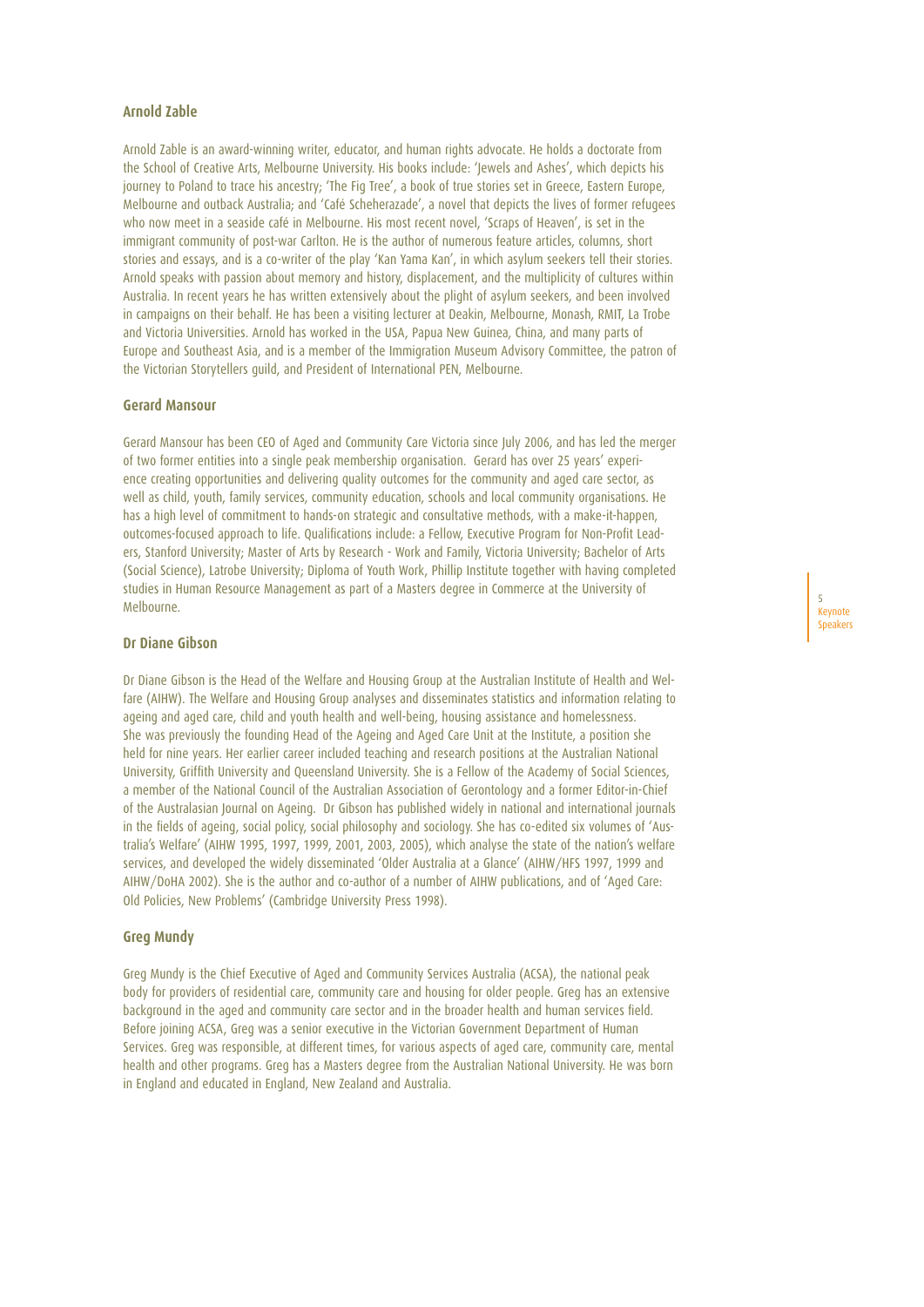### **Nicholas Procter**

Nicholas Procter is currently Associate Professor and Academic Integrity Officer in the School of Nursing and Midwifery at the University of South Australia. Professor Procter has received several awards and honours for his professional and community work. His teaching, research and consulting for government and nongovernment organisations has delivered outcomes in clinical reform, practice development and knowledge application. Most recently, he has undertaken research in the design of clinical care for marginalised and disenfranchised people with mental health problems, and evaluation of rural and remote mental health services. Currently he is an advisor to Multicultural Mental Health Australia, the national program for mental health promotion and suicide prevention for people from culturally and linguistically diverse backgrounds. He is a former Hawke Fellow and current Fellow of the Governor's Leadership Foundation.

#### **Alice Pung**

Alice Pung is a Melbourne writer and full-time lawyer. She has had her short stories published in The Good Weekend, Meanjin and The Other Side. In 2002 her story 'Unpolished Gem' was nominated for a Premier's Literary Award, and in 2005 her story Words won The Other Side prose competition. Alice's first novel, 'Unpolished Gem' (published by Black Inc) tells the story of growing up with a Chinese-Cambodian family in Australia. It became the best-selling book at the Melbourne Writer's Festival, reached the top 10 books in the Queensland Writer's Festival and the Sydney Morning Herald's independent best-seller list, and has been nominated for a NSW Premier's Literary Award. 'Unpolished Gem' has resonated with its readers due to its empathetic treatment of its migrant characters and the humour and affection for the community it portrays. Alice is also a creative writing and political science tutor, as well as the Writer in Residence and pastoral care adviser at Janet Clarke Hall, the University of Melbourne.

#### **Megan-Jane Johnstone**

6 Keynote Speakers

Megan-Jane Johnstone is currently Professor of Nursing and Director of Research, Division of Nursing and Midwifery at RMIT University. Professor Johnstone is best known for her work in the area of health care ethics, with a particular emphasis on health and human rights, cross-cultural ethics, professional conduct and, more recently, patient safety ethics. She has published several books and is the co-author (with Professor Olga Kanitsaki AM) of the research report 'Cultural safety and cultural competence in health care and nursing: an Australian study' as well as a number of recent articles exploring the link between culture, language and patient safety and quality care in health care domains.

#### **Melba Marginson**

Melba Marginson is the Executive Officer of the Victorian Immigrant and Refugee Women's Coalition. She is of Filipino background and has worked extensively in the area of multicultural affairs. She has a Master's degree in Social Science, has sat on many government advisory bodies, in 2001 was listed on the Victorian Government's first Honour Roll of Women, and served on the Victorian Multicultural Commission for five years.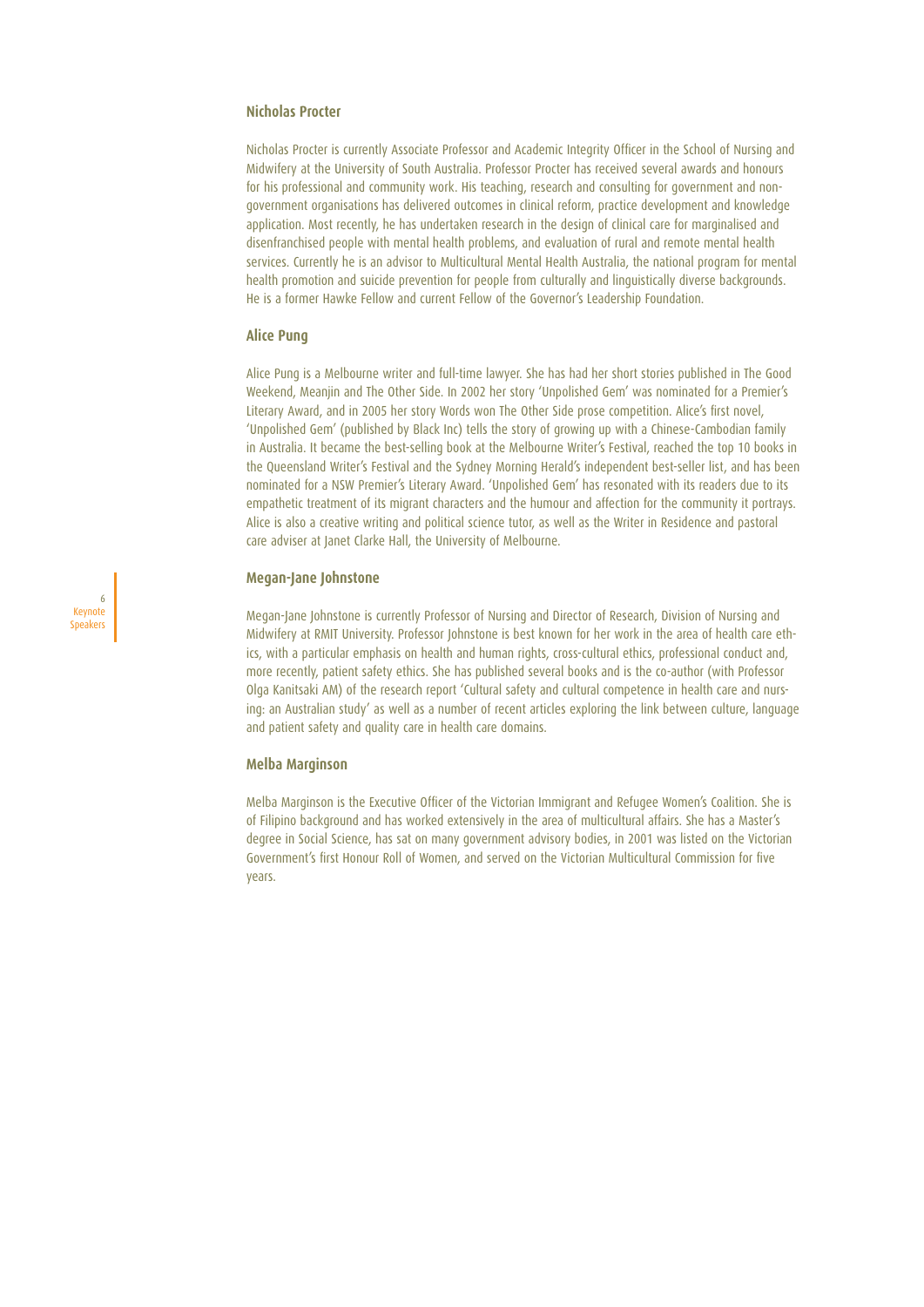# Abstracts – Keynote Speakers

### Rumbalara Making a Difference

#### **Lena Morris** – **Executive Manager Aged Care and Disability Services, Rumbalara Aboriginal Co-Operative**

Aged and Disability Services at Rumbalara Aboriginal Co-operative cover Home and Community Care, Community Aged Care Packages and National Respite for Carers Program services over the Hume and Loddon Mallee regions.

Rumbalara Aged and Disability Services are a respected team across all other co-operatives from Mildura to Seymour and Bendigo to Wodonga. We pride ourselves on our ability to change with the times and extend our services to other cultures in strengthening our future with our community of many cultures, and make a commitment to move forward together in the true spirit of reconciliation.

Our DVD presentation 'Rumbalara Making a Difference' will take you on a journey from where it all began. Many steps have been taken and many steps remain as we learn our shared histories. Listen to stories of our Elders past and present, and services providers who walk with us into the future where they will have the opportunity to achieve their full potential.

## A Mosaic of Culturally Appropriate Responses for Australian CLDB Elderly **Voula Messimeri-Kianidis – Chairperson of the Federation of Ethnic Communities' Councils of Australia**

The Federation of Ethnic Communities' Councils of Australia (FECCA) is the national peak body representing and advocating for culturally and linguistically diverse background (CLDB) communities. Its role is to advise, advocate and promote issues on behalf of its constituency to government, business and the broader community. FECCA promotes Australian multiculturalism, community harmony, social justice, community participation and the rejection of discrimination so as to build a productive, culturally rich Australian society.

The CLDB ageing population is one of the major groups that concerns FECCA. It is well recognised that Australia has a rapidly ageing population and this will demand a comprehensive whole-of-government approach to ensure the needs of all Australians can be comprehensively met as they age.

Within this context, the CLDB ageing group, as a proportion of the population, is increasing at a significantly higher rate than the Australian-born. Persons from CLDBs in 1996 comprised 18% of Australians aged 65 and over. By 2011 this figure is expected to rise to 23%, that is, over one million in 2011, and by 2021, 30% of older Australians will come from a CLDB. This group of people, on the whole, speak English poorly and rely on their language of origin for communication with service providers.

In order to cater to this numerically large and culturally and linguistically diverse population in an appropriate and timely manner, we need to accelerate and deepen our understanding of their needs. Equally, more flexible solutions need to be trialled, building on the existing collaborative initiatives between local, state and federal governments, while recognising the unique role of ethno-specific and multicultural providers as an essential and integral part of the service solutions for CLDB ageing people.

# Brimbank or Boroondara, Moreland or Maroondah: Diversity in Ageing in Mel- bourne's CALD Communities and Service Responses **Anna Howe – Consultant gerontologist and former Director of the Commonwealth Office for**

**the Aged**

This presentation will unmask the diversity that lies behind the oft-quoted average that 'older people from culturally and linguistically diverse background now account for some 20% of the population aged 65 and over in Australia.' It will draw on the report 'Cultural Diversity, Ageing and HACC: Trends in Victoria in the next 15 years', compiled for the Victorian Department of Human Services as part of the research component of the Culturally Equitable Gateways Strategy.

A glimpse of cultural diversity in ageing is seen in older people from culturally and linguistically diverse (CALD) backgrounds accounting for 66% of the older population in Brimbank, 50% in Moreland, 20% in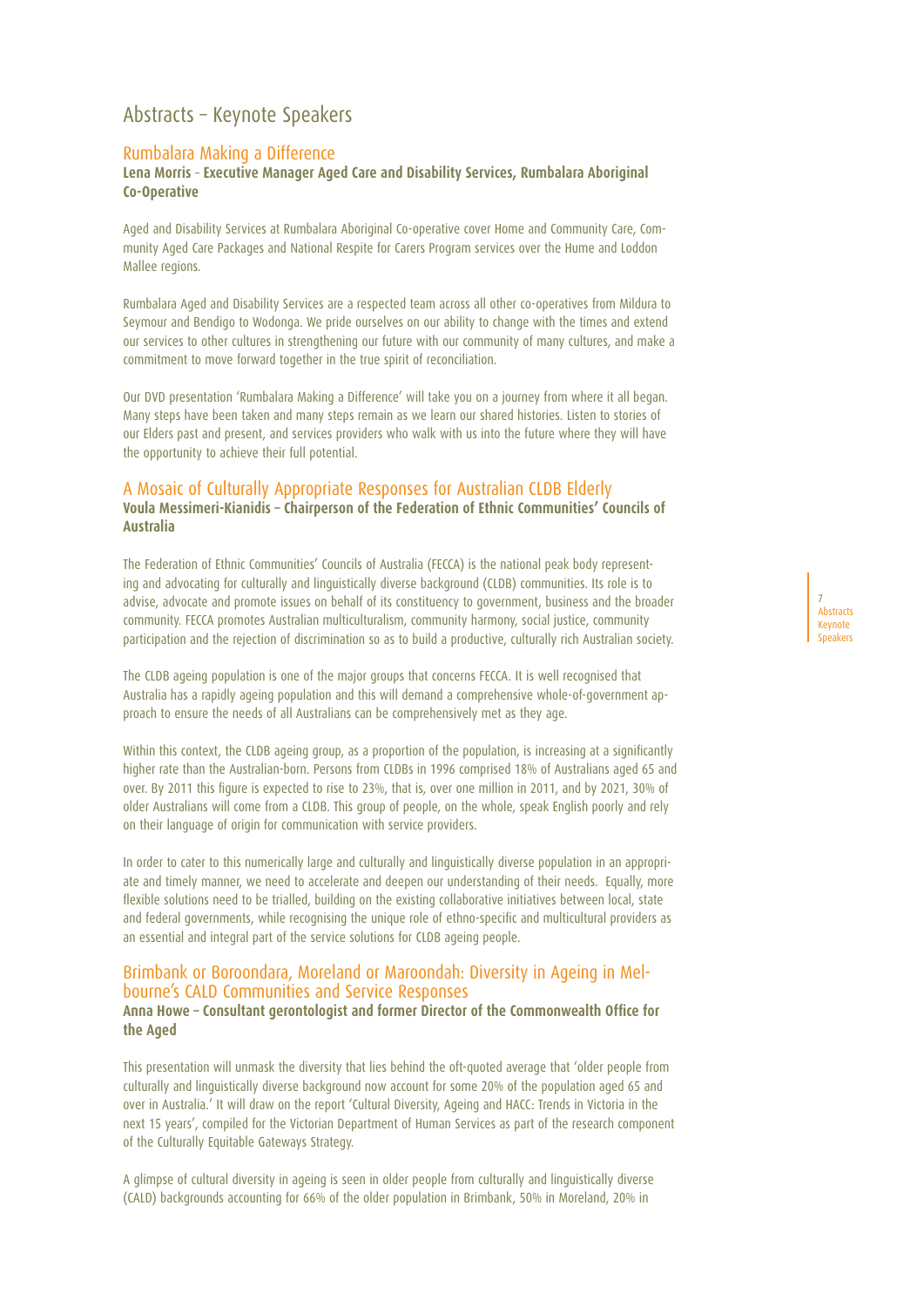Boorondara, and 12% in Maroondah. Four aspects of geographic variations in the distribution of Victoria's older CALD population will be examined:

- Variations in the older population of CALD backgrounds, highlighting variations between metropolitan and regional Victoria, between the four metropolitan regions, and between local government areas within each region;
- The composition of CALD populations in local areas, highlighting the mix of CALD groups in all areas with substantial older CALD populations;
- The shifts that emerge when proficiency in English is taken into account; and
- Trends in growth of older CALD populations, taking account of the CALD population aged 45-64.

The second part of the paper will take up the implications of this diversity for delivering community care services that are responsive to differing needs in different local and CALD communities. The range of strategies with varying degrees of cultural orientation that are now in place have long bridged the 'ethno-specific vs mainstream' divide, and two case studies will illustrate the 'mix and match' of approaches that are being applied in:

• Responding to ageing in the Turkish community; and

8 **Abstracts** Keynote Speakers • Addressing the diversity of needs in the City of Greater Dandenong.

### Encouraging our Ancestral Stories and the Art of Creative Listening **Arnold Zable – award-winning writer and best-selling author**

Australia is a diverse democratic, cosmopolitan society. It is a land of immigrants and indigenous peoples, a new world with an ancient past, a grand symphony with many melodies. Aged care workers and policy makers are privileged to work with people from a great diversity of backgrounds, with great stories to tell. There is an art to listening to other voices and entering other cultures, and helping the aged find their voice. It is a rewarding journey that can enrich both the teller and the listener. Many Australians who are now approaching old age are of the generation of post-war immigration. Sharing their stories is often vital to their wellbeing and sense of worth. At the heart of storytelling lies the art of listening. The gatherer and teller of stories understands that it is not only the story, but the way it is told that defines its uniqueness. In a culturally diverse society the original language assumes great importance. Each language contains its own riches, and is an integral aspect of the story.

This talk will explore the art of storytelling, its healing and humanising power, the art of creative listening, and the common threads and themes of our immigrant journeys. It will look at ways of encouraging aged immigrants to tell their stories, and will explore stories from a range of cultures to give an indication of their vast scope and power. We are, as a nation, the sum total of our stories, and we are all enriched in sharing them.

#### Inspiring Diversity in Aged Care **Gerard Mansour – CEO Aged and Community Care Victoria**

Cultural diversity is often understood in terms of the country in which we inherited our culture or the language we speak. It adds another dimension to the diversity of our human existence.

In 2005 ACCV launched its culturally and linguistically diverse (CALD) issues paper titled 'The Provision of Aged and Community Care Services to People from Culturally and Linguistically Diverse Backgrounds'.

The report assumes a whole person and individually focused model of care, placing culture at the centre of service planning for CALD elderly, while engaging family members and ethnic communities in the provision of appropriate care.

Appropriate CALD care is focused on reducing social isolation and cultural dislocation, clients effectively exercising their rights, and experiencing positive health outcomes.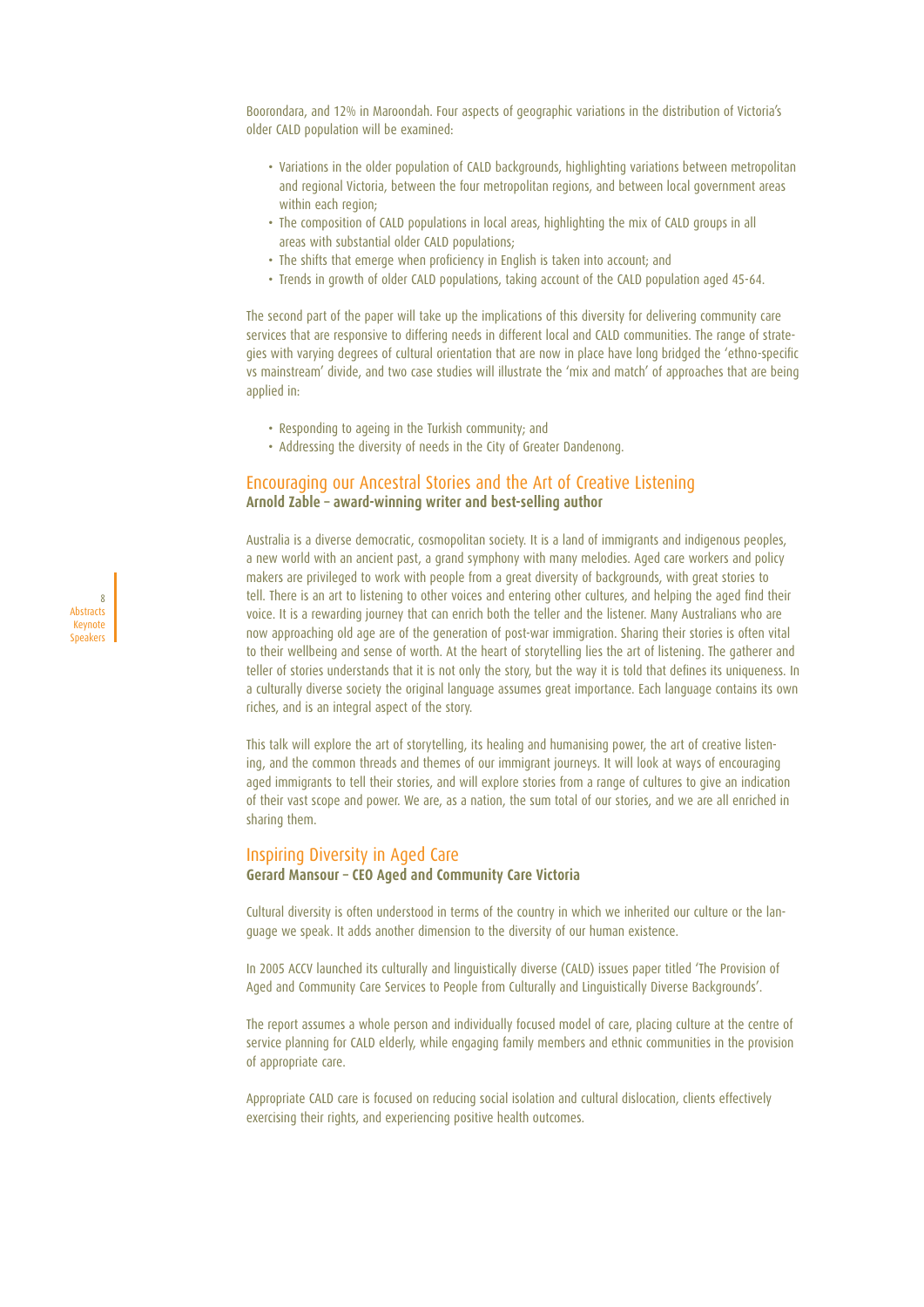Key issues are cultural awareness and the implementation of culturally appropriate strategies for best practice care. Culture, linguistic usage and communication are seen as crucial issues for the development of policy, for service strategies and for promoting CALD access.

Broad enablers include developing the concept of culturally appropriate care and unity across the various service systems, staffing and training, partnering, policy, evidence, planning and resourcing.

We need to better understand the challenges this report has put to many stakeholders in its 38 recommendations and to consider how we might measure and inspire progress towards managing cultural diversity in aged care.

## Patterns of Ageing and Service Use in a Culturally Diverse Population **Dr Diane Gibson – Senior Executive, Welfare and Housing Group, Australian Institute of Health and Welfare**

People born overseas account for over one third of older Australians, and that proportion is continuing to increase. Moreover, the majority of older Australians who were born overseas come from non-English speaking countries (around two-thirds). This means that older Australians are a particularly diverse segment of the Australian population in terms of their cultural and linguistic background. Changing patterns of migration over time have a strong impact on the profile of the older population in subsequent decades; at present the number of older people born in African, Asian and Middle-eastern countries is increasing, while the number from European countries such as Poland and Italy is declining. Available evidence clearly demonstrates that older people from culturally and linguistically diverse backgrounds have differing patterns of use with regard to aged care services, and that they also have some differences with regard to other aspects of the experience of ageing. This paper explores some of the changing demographic trends associated with cultural diversity, the characteristics and circumstances of older people from culturally diverse backgrounds, and differences in patterns of service use.

## Strength through Diversity **Greg Mundy – CEO Aged and Community Services Australia**

Australia is a richly diverse nation that has been profoundly shaped by post-war migration. While the whole Australian population is ageing, demographics indicate that the proportion of older people from culturally and linguistically diverse backgrounds is increasing at a greater rate. By 2011 it is projected that 22.5% of over 65s will have been born overseas in countries where English is not the main language. These populations will be unevenly distributed and concentrated in Australia's capital cities. Given the waves of migration, there will be a changing demand for services as different ethnic groups age within varying locations. This adds an additional complexity to the task of policy makers and service providers in meeting this growing and variable demand.

In September 2006 Aged and Community Services Australia (ACSA) launched its National Policy Position following consultation with service providers, ethnic organisations and government departments. ACSA has been advocating for a whole of system approach where we aim to enhance the capacity of all services to respond to their local communities and therefore create a culturally competent service system. Greg will discuss the assumptions and recommendations within that policy.

### Leadership and Relationship Capital in Multicultural Mental Health **Nicholas G Procter – Associate Professor and Academic Integrity Officer, School of Nursing and Midwifery, University of South Australia**

This presentation will focus on the challenges faced by mainstream mental health services to meet the needs of our ageing population who speak languages other than English - both now and in the future. The 'Framework for the Implementation of the National Mental Health Plan 2003-2008 in Multicultural Mental Health Australia', for example, provides a range of action areas to respond to Australia's multicultural community. But how achievable are these? The challenge for mainstream services is really about knowing the distinct group of people they currently have or are likely to have in the future, and working backwards. For mainstream mental health services to be truly effective they must deliver programs from the perspective of diverse communities - understanding how they will experience it, using their language, and incorporating their priorities. Current funding models and client load pressures within health and human services may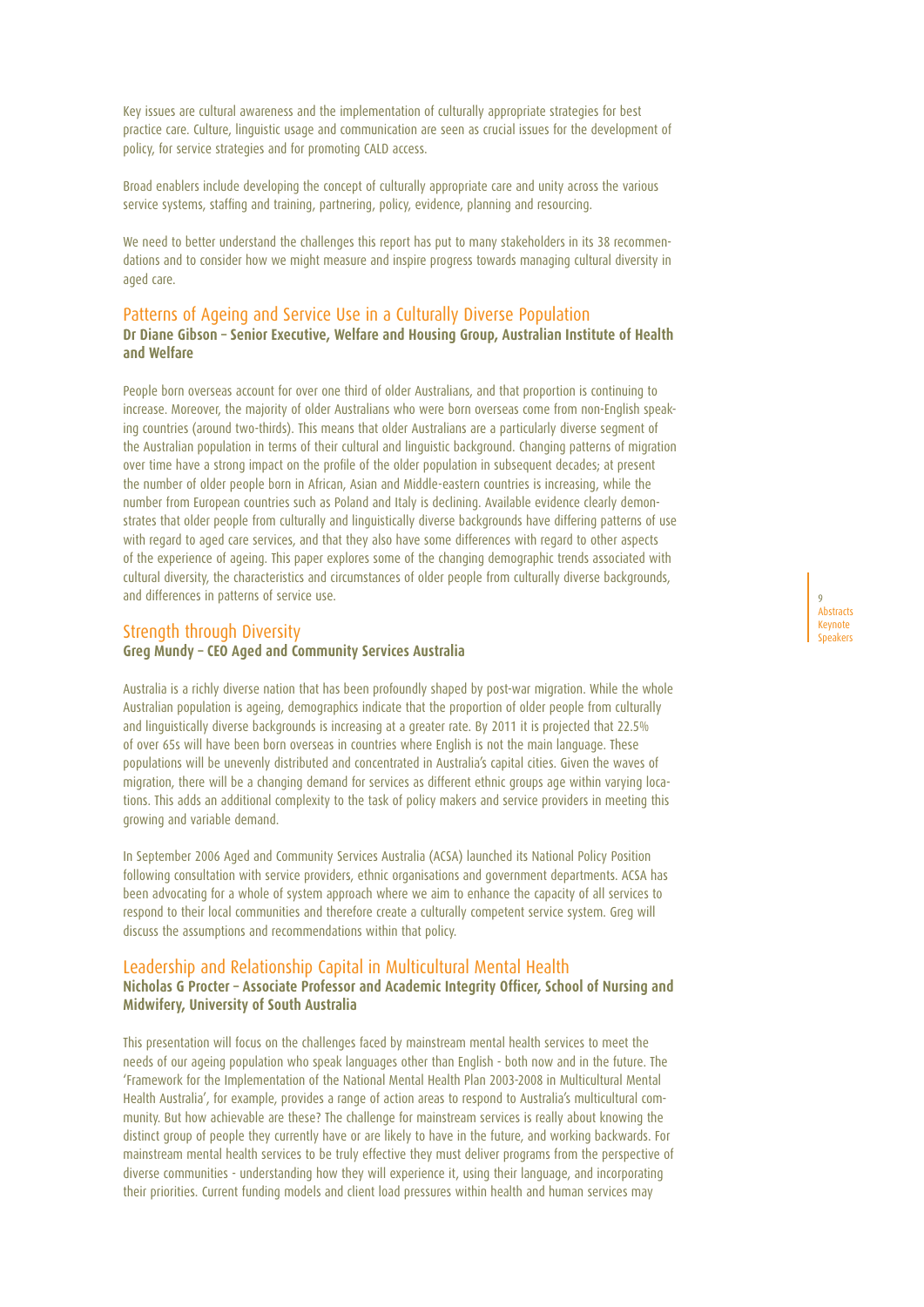tempt some services to approach the problem inside out, putting a program together in ways that make life easier for the service provider rather than the consumer of mental health services. The first step is to value relationship capital: the quality time we spend with each other, understanding the way we think and respecting each other's point of view. In some instances this will mean making radical changes in the way services are designed and delivered.

## A Life without (English) Words, and the Survival Techniques of Migrants and their Sometimes Ingenuous Skills of Adaptation to a Life without Words **Alice Pung – Melbourne writer and full-time lawyer**

Older non-English speaking background migrant women face great difficulties in integrating/assimilating in Australian society due to language barriers, self-esteem issues and shyness. These difficulties are accentuated by the passage of time and the fact that many migrant women work from home in low skilled professions with minimal contact with people outside their community.

As a child, I was raised by my grandmother and my mother, both of whom did not speak any English. My grandmother came to Australia in her seventies from Pol Pot's Killing Fields in Cambodia. My talk will focus on how life may be lived without (English) words, exploring the survival techniques of migrants and their sometimes ingenuous skills of adaptation to a life without words. How does a person get by day-to-day without speaking English in an English speaking country? Why do they end up doing the work that they do? Why don't they assimilate?

I will concentrate on my experiences as a cultural mediator for the women of my family, and the acts of translating and interpreting with a diminishing supply of words in my parents' native language. I will discuss the Confucian concept of filial piety, the role of elderly parents in the household and the cultural 'taboo' of nursing homes.

Finally, I will discuss the changing norms in relation to filial piety and family due to the younger generation assimilating into the dominant culture.

### Health and Human Rights in an Ageing Society: Implications for the Care of Older People from Diverse Cultural and Linguistic Backgrounds **Megan-Jane Johnstone – Professor of Nursing and Director of Research, Division of Nursing and Midwifery, RMIT University**

According to the Australian Institute of Health and Welfare (AIHW), by 2011 the number of older Australians (65 years and over) who are immigrants from culturally and linguistically diverse backgrounds is projected to increase 66%, compared with just 23% for the older Australian-born population. Older Australians who are immigrants from culturally and linguistically diverse backgrounds are also expected to age more rapidly than Australian-born older people, with the number of those aged 80 years and over (the ageing aged) projected to increase from 13% (in 1996) to 22% (approximately one in five) by the year 2011. Significantly, despite a life-time of hard work (often as 'replaceable workers' in low-skilled, low wage jobs), and contributing productively to the 'commonwealth' of Australia in economic as well as social capital terms, older people from culturally and linguistically diverse backgrounds, at an aggregate level, tend to have lower average incomes, lower home ownership rates, and have fewer resources accumulated for old age compared with the older Australian-born population. Because of these and other related factors, many older immigrant Australians require help and need a range of social supports in their old age.

The implications of the above projections are far-reaching, not just for the older people concerned, but for those at the forefront of planning and delivering health and aged care services to Australia's ageing population. The significance of these projections and their implications is underscored when considered in the light of emerging evidence and increasing recognition by those in the field that people from culturally and linguistically diverse backgrounds in Australia are generally underserved by local health care and other social services, experience unequal burdens of disease, confront cultural and language barriers to accessing appropriate health care, and receive a lower level and quality of care when they do access health care services compared to the average Australian-born population. Older people from culturally and linguistically diverse backgrounds are particularly vulnerable in this regard on account of their 'double-jeopardy' status of being both old and of a 'minority "ethnic" background' - characteristics that are widely recognised as being significant predictors of health as well as quality care.

10 **Abstracts** Keynote Speakers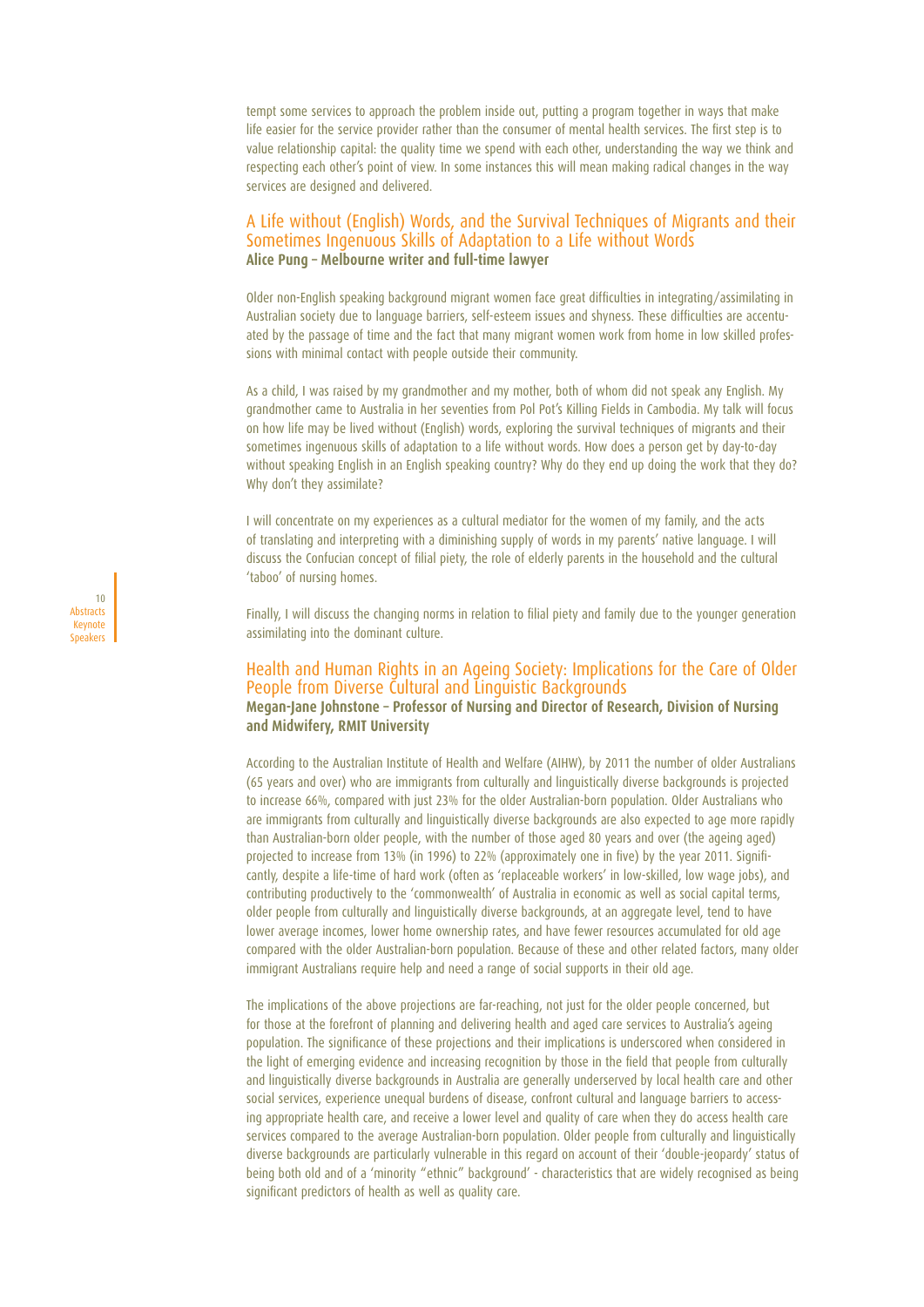The changing demographics of Australia's ageing immigrants from culturally and linguistically diverse backgrounds, and the emerging evidence of what has been termed 'racial and ethnic disparities in health care', serve to raise important questions concerning not only how committed we are as a fair-minded nation to caring about older people, but also to acting on that caring, and in a manner that is empathic, responsible, and respectful of human dignity. It also raises fundamental questions about the 'right to health' that all people have (and which has been authoritatively interpreted by various international covenants, conventions and treaties, including the United Nations International Covenant on Economic, Social and Cultural Rights), and our correlative duty as individuals and as a community to respect and uphold this right. The aim of this paper is to briefly explore some of the key questions and related ethical issues raised by the changing demographics of Australia's ageing immigrants from culturally and linguistically diverse backgrounds and to make recommendations on how we as individuals, as a community, and as a nation can respond more appropriately and effectively to their right to health.

#### Positive Ageing as seen by Women from Small and Emerging Communities **Melba Marginson – Executive Officer Victorian Immigrant and Refugee Women's Coalition**

While 'positive ageing' is the buzz word for most Anglo-Australian women and is catching up with older and established communities, it is an alien concept for ageing women in small and emerging communities. 'Ageing' itself is regarded negatively in some communities as it connotes undervaluing the capacity and productivity of the person.

This presentation explores the concept of 'positive ageing' among immigrant and refugee women from small and emerging communities. A number of women between the ages of 55 and 85 have been interviewed to tell their journey as immigrant and refugee women, touching in depth their new experiences of 'ageing' in Australia.

The lack of self-focus and strong sense of family dedication is evident in all the interviewees' stories. Yet, who is to judge if their high level of resilience and sense of responsibility is positive or negative to their ageing process?

# Abstracts – Concurrent Sessions

# Culture and Language – Key Considerations

# Diversity in the Home and Community Care Workforce: Understanding, Planning and Good Practice

**Katherine Wositzky – Municipal Association of Victoria Culturally Equitable Gateways Project Consultant (MAV CEGS)**

The Culturally Equitable Gateways Strategy (CEGS), implemented in Victoria since 2004, has been an innovative approach to building the capacity of councils' Home and Community Care (HACC) Services, and to address the reported under-representation of elderly people from culturally and linguistically diverse backgrounds in HACC. CEGS' overall aims are to ensure an equitable gateway to, and experience of, HACC services for elderly people from diverse backgrounds.

Through CEGS, councils have developed a wide range of strategies to improve and develop their service responses to elderly people from culturally and linguistically diverse backgrounds. The capacity building of councils' HACC workforce has been one area of focus where a number of councils have undertaken innovative strategies to develop their workforce. Strategies include improvements to recruiting practices and implementing creative and formal cultural awareness training.

But who are the HACC workforce? An Audit by the Municipal Association of Victoria CEGS consultant of the HACC workforce in councils was undertaken to report on the bilingual make-up of the HACC workforce. The Audit findings indicate linguistic diversity across all areas of the HACC workforce and challenge the perception that council HACC services are provided by a predominately Anglo-based workforce.

The presentation will report on the Audit findings and discuss some of the challenges of recruiting and maintaining a diverse workforce. The presentation will promote the need for a continued and informed focus and discussion on 'diversity inclusive' workforce planning, and will provide practical examples of good practice from the workforce developments initiated through the Culturally Equitable Gateways Strategy.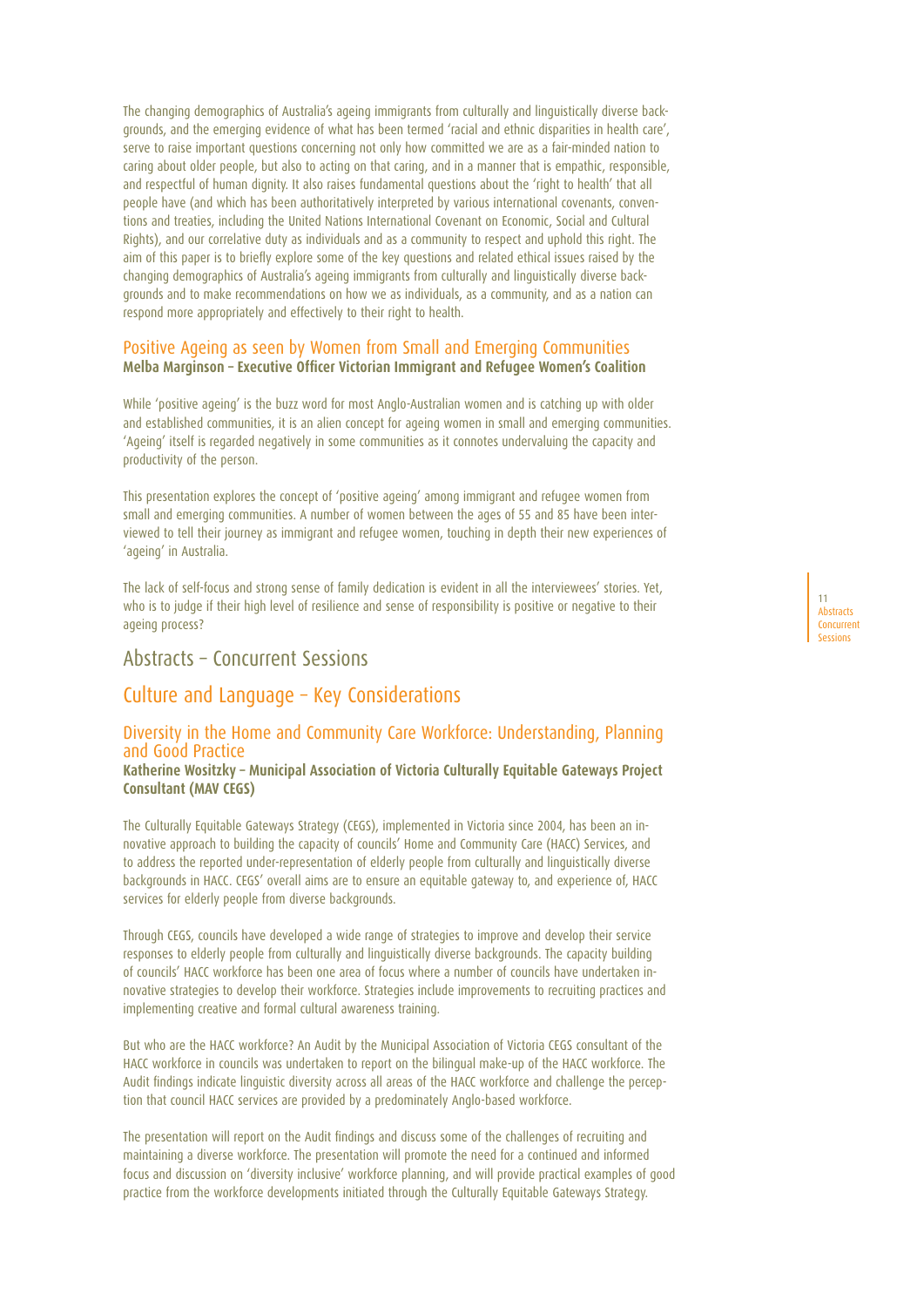### Translation and Interpreting: the Other Side of Tapestry **Eva Hussain – Chairperson of the Australian Institute of Interpreters and Translators (AUSIT Vic/Tas)**

This paper will examine the complex structure of the translating and interpreting industry in Australia and how it applies specifically to the aged care industry, including funding, accreditation, legislation and obligations of aged care service providers to culturally and linguistically diverse residents. The presentation, based on case studies, will also touch on issues such as privacy, confidentiality, competence and accuracy, as set out in the Australian Institute of Interpreters and Translators Code of Ethic, codifying the translating and interpreting profession in Australia.

### Like My Own Family – Positive Health Outcomes through Language Matching **Jo Krizmanic-Wilson – Aged Service Manager, Northern Migrant Resource Centre Nikki Marshall – Workforce Development Project Officer, Northern Migrant Resource Centre**

Nine years ago, the Northern Migrant Resource Centre (NMRC) established a Multicultural Home Support Service (MHSS) to provide in-home and community-based support to people who were eligible for services under Home and Community Care guidelines. For the majority of this period, this service has focused on meeting the care requirements of people who are frail aged from a migrant and refugee background.

The key success factor of this service is the ability to provide community based and in-home support in a culturally sensitive manner, by matching the worker to the language and cultural preferences of the client.

Many people from migrant and refugee backgrounds are reluctant to access services due to the lack of knowledge or sensitivity towards cultural needs and a mistrust of government-funded support. However, our research has indicated that culturally and linguistically diverse communities prefer to use services where they have an established relationship with staff who can communicate in their preferred language, and where this choice is available they will use a wider range of services, thus increasing opportunities for remaining at home longer and maintaining social independence.

The NMRC has initiated the production and screening of 'Like My Own Family', an 18-minute documentary film. The film showcases the MHSS, provides a unique opportunity to step inside the world of ageing migrants and their families, to hear their voices, experience best practice first hand, and to explore why a whole of family approach, combined with language and cultural matching, best meets their needs.

This presentation will involve a screening of the film and then discuss a number of issues raised, such as:

- Positive health outcomes for ageing migrants through the cultural and language matching of the worker to care recipient preferences;
- Issues facing carers of ageing migrants in trying to access culturally appropriate respite; and
- Attracting and retaining bilingual/bicultural staff.

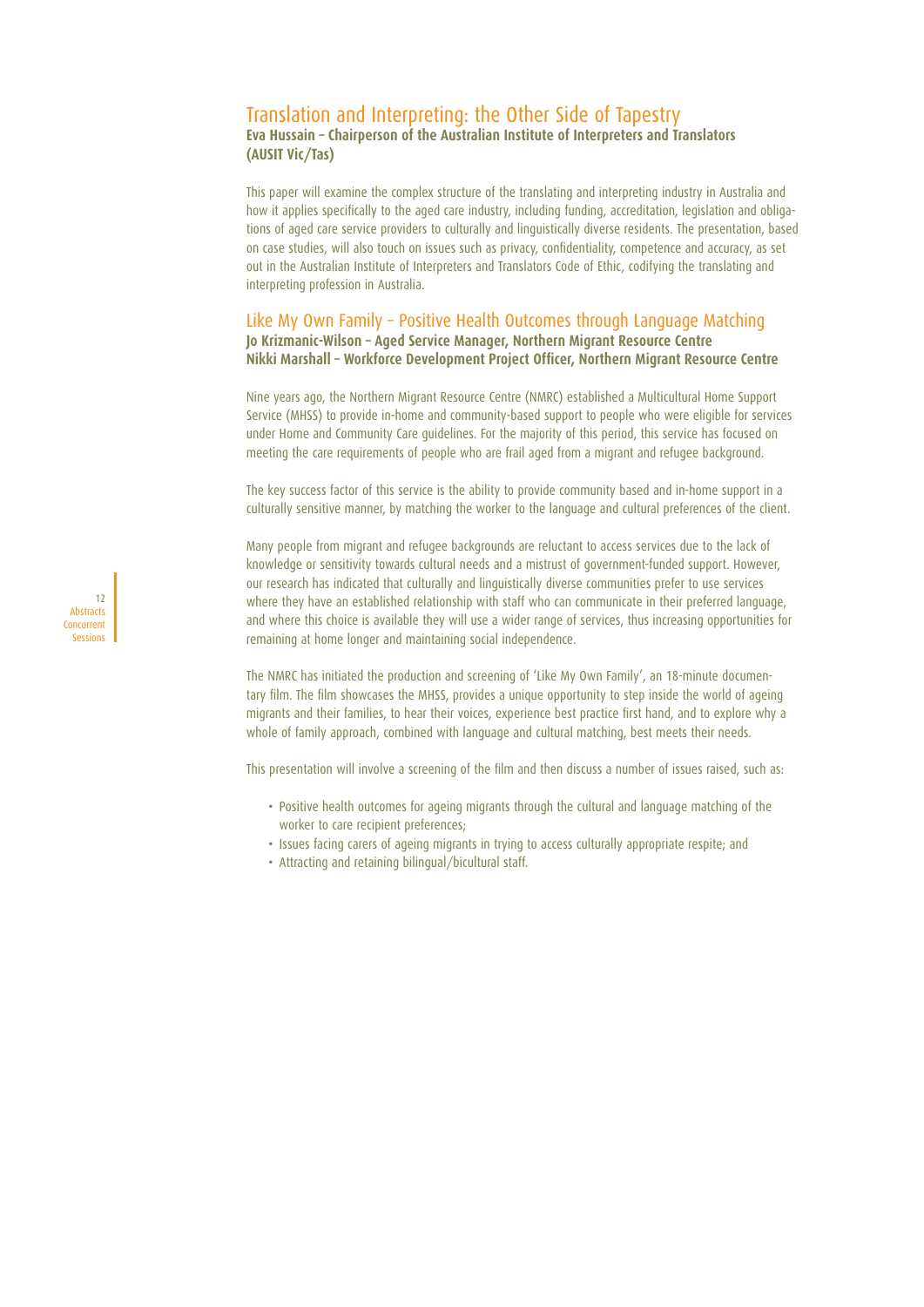# Management Considerations and Cultural Diversity

# Cultural Diversity Impacts on Policy Development

**Janis Klavins – Executive Manager, Risk and Quality, Southern Cross Care (Vic)**

Within five years, one in four Victorians over 65 will be from culturally and linguistically diverse backgrounds (one in 10 in rural areas). Ignoring the needs and cultural preferences of such an important sector of the ageing community is neither sound business sense nor consistent with the vision and mission of Southern Cross Care (Vic). As such, SCC (Vic) established a Cultural Diversity Advisory Committee, which developed the SCC (Vic) Cultural Diversity Policy Statement and a Cultural Diversity Action Plan. The objective of the action plan is to provide a strategic framework for SCC (Vic)'s responsiveness to the specific needs of people from culturally and linguistically diverse (CALD) backgrounds. Three key result areas have been identified, namely:

- Access, to ensure that people from CALD and Aboriginal and Torres Strait Islander (ATSI) backgrounds have the same access to SCC (Vic) services and employment opportunities as the rest of the commu nity;
- Service delivery, to ensure that SCC (Vic) services, where relevant, are designed and delivered in a manner that is sensitive to the needs of CALD and ATSI clients; and
- Partnerships and participation, to ensure that SCC (Vic) actively seeks out opportunities for partner ships with CALD and ATSI communities that promote mutual understanding, skills transfer and joint ventures.

Action plans developed across the organisation and for each specific site have resulted in a full review of the SCC (Vic)'s vision, mission, values, policies, procedures and practices in service delivery.

## Building Culturally Competent Aged Care

## **Serena Ann – PICAC Officer, Partners in Culturally Appropriate Care (PICAC), ACT Health**

The delivery of culturally appropriate care is only possible through structuring a culturally competent organisation. Managers are responsible for delivering accessible and equitable services to clients from all cultural backgrounds and need to take a lead role in building cultural competence into every aspect of services. Managers may delegate to particular staff that are held responsible for the cultural competence of the organisation. In addition, the link between building an 'inclusive service' for clients with building an 'inclusive' work environment for staff is missed.

The Aged Care Standards and Home and Community Care National Standards provide a set of key objectives and common reference points for internal quality controls. Addressing cultural needs of clients is integral across these standards, but is not always demonstrated in the delivery of services. Addressing cultural diversity is often perceived as an additional component to existing services and may be delegated to junior staff such as diversional therapists and care workers.

A cultural competency framework will address cultural diversity in: the vision or mission of the organisation (as culturally inclusive); policies and practice guidelines; language access; cultural knowledge; community engagement; training; workplace diversity; and the physical environment.

This framework includes a process for addressing the rapidly increasing workforce diversity in aged care services and links this process with those that provide inclusive care - culturally appropriate care.

It is a management responsibility to embrace the organisational needs for cultural competence. Such responsibility includes the training of staff in issues of inclusive practices related to workplace diversity, as well as inclusive practices of staff-to-clients/residents and not to delegate that responsibility to junior staff, if culturally appropriate care is to be the result.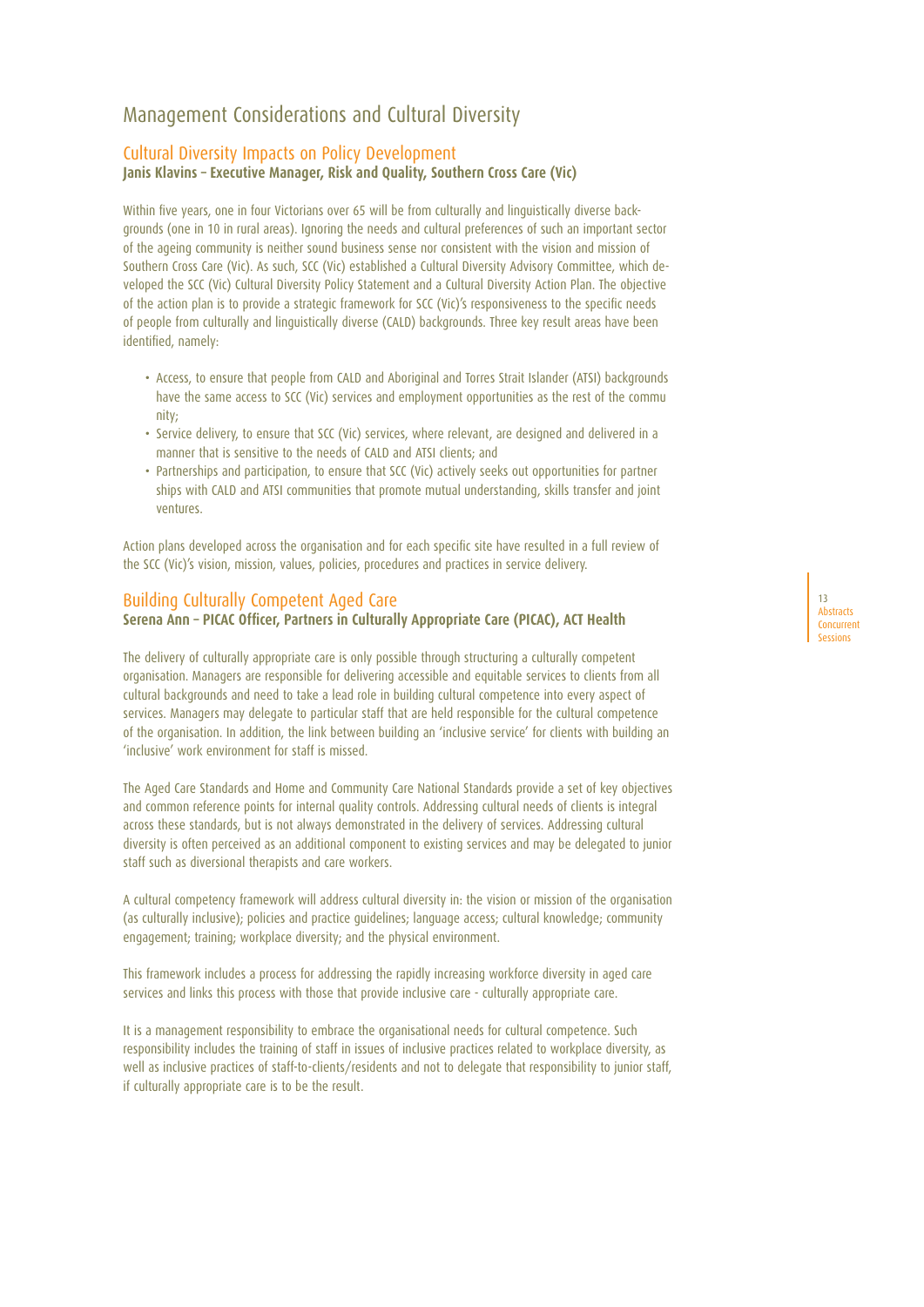### Meeting the Challenges of Cultural Competence at the Organisational Level – Responding to Cultural and Linguistic Diversity **Sophie Diamandi – Lecturer and Manager of the Cultural Diversity Project, School of Social Work and Social Policy, University of South Australia Gosia Skalban – Multicultural Consultant, Metropolitan Domiciliary Care**

Recent attention to cultural competency in the human services has focused on the development of individual staff skills, knowledge and awareness. As a beginning process this is vital in working towards increased cultural competence at the organisational level. Support for organisations to become more culturally competent in addressing the needs of culturally and linguistically diverse communities need to be put into place. Support for these strategies include addressing recruitment and selection procedures, re-evaluating policies, procedures and systems in place, management and supervisory strategies, decision-making processes and consultative procedures. ('Culturally Competent Practice - A Framework for Understanding Diverse Groups and Justice Issues': D Lum 2007.)

This presentation will explore the importance of clearly defining cultural competence, recognising the importance of working towards a cultural competence framework, identifying strategies to put into place to work with organisations in the ageing sector to embed cultural competency across organisations in order to work with staff at all levels and with all professional streams within the organisation to ensure that all staff are trained in cultural competency. This strategy includes the provision of training in cultural competency, reviewing the policies, procedures and systems within the organisation to ensure these are culturally inclusive and culturally appropriate. Other areas of focus need to include human resource issues, including monocultural recruitment and selection procedures, support for retention of designated multicultural bilingual staff, increasing the representation of these staff within the organisation, incorporating a strategic plan that embeds changes from top down to bottom up in the organisation in relation to cultural competence.

Finally, a model of cultural competence will be discussed and a case example of working strategically with Metropolitan Domiciliary Care in South Australia will be presented to demonstrate the agency's commitment to implementing a phased strategic plan in achieving organisational cultural competence.

# Understanding Community Needs

14 Abstracts Concurrent Sessions

### Embracing Culture and Diversity; Honouring Individual and Community **Nicky Golan – Manager of Client Services and Social Work, Sir Moses Montefiore Jewish Home**

As migrants undergo a complex and multi-layered journey to a new home in a new country, so too do Montefiore residents as they leave their own family homes and enter our residential community home.

Our Randwick Montefiore campus officially opened in November 2006. In two months we have admitted over 60 residents to four specialised units: hostel, nursing home, and a low and high-care dementia unit.

Our home is ethno-specific and caters for the Sydney Jewish community. One may assume this results in a homogenous resident population, however our residents our extremely diverse.

All our residents share one commonality - Judaism - but how they each express or manifest their religion and spirituality is unique and varied. They come from every corner of the globe. This global melting-pot delivers a myriad of cultures, histories and experiences. From language and recipes to entertainment and custom, our residents represent diversity.

As our residents undergo the complex, emotional journey of moving into residential care, many face and revisit their traumatic pasts, history's atrocities and other personal traumas. Others experience tremendous and compounding loss.

At Montefiore we care for the whole resident and all of their significant others. Our care team is holistic and multidisciplinary. We strive to improve and enhance their quality of life and support each resident in their unique situation and journey.

This paper will explore how we support our resident's cultural diversity, how we facilitate their communication and language, and how we encourage inclusive practices.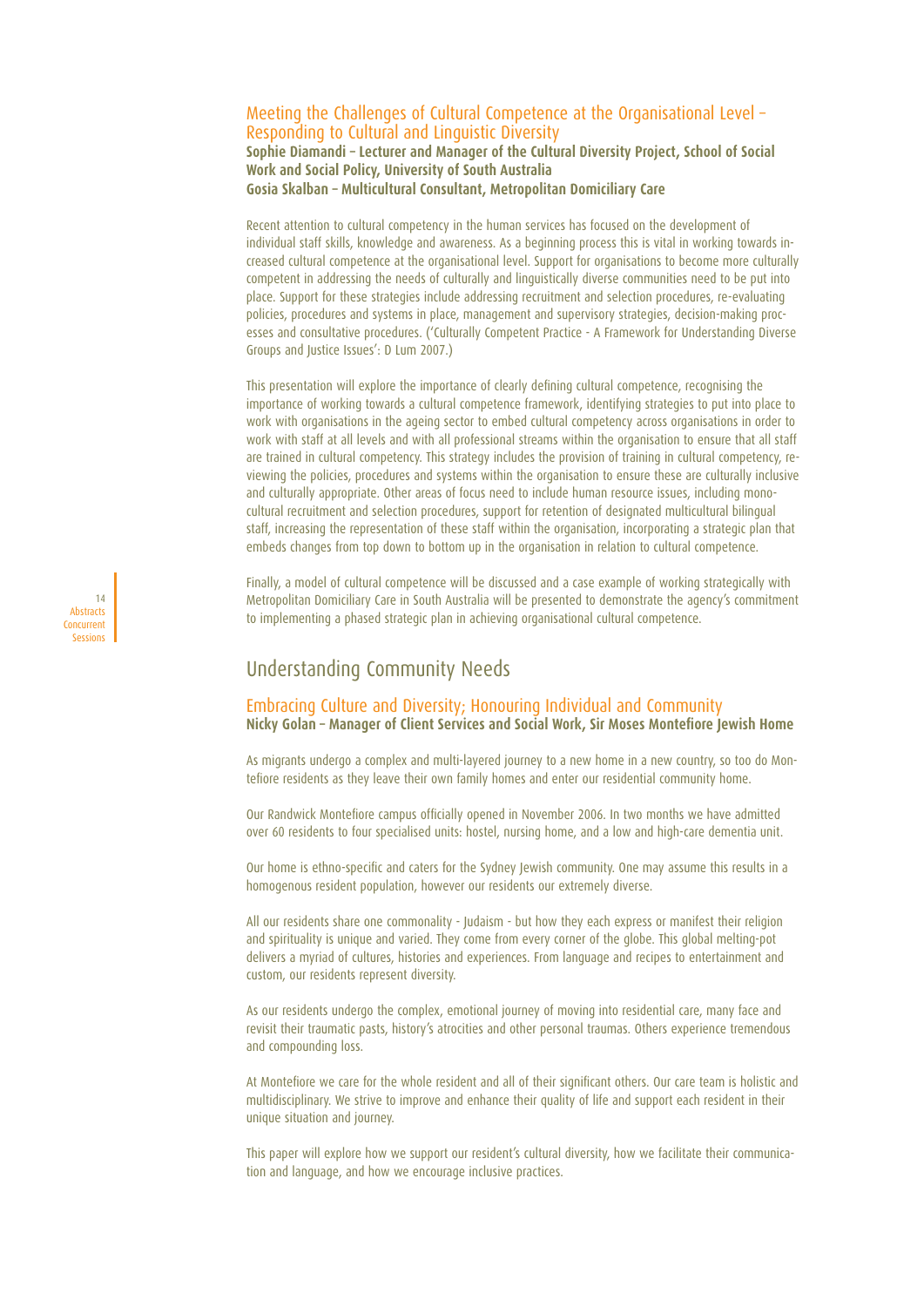From staff training initiatives to resident support forums, this paper will illustrate creative and innovate ways we care for and support our residents.

### Overlooked and Under-serviced - Why is South Australia's German-born Older Population Under-Represented in Aged Care Support Services? **Christa Michaelis – Project Officer, Multicultural Programs, Resthaven**

While having the same need for aged support services as their peers, the German-born population is underrepresented in aged services in South Australia and nationally ('HACC Program Minimum Data Set 2003-2004 Annual Bulletin': Department of Health and Ageing, 2005).

The older German-born community is the second largest group of people from non-English-speaking backgrounds in South Australia; currently numbering approximately 4000, this group will reach 5600 by 2011 ('Projections of Older Immigrants - People from Culturally and Linguistically Diverse Background, 1996-2026, Australia': AIHW 2001).

Based on this data and Resthaven's commitment to advocacy and culturally responsive practice, a partnership was formed with the South Australian German Association (SAADV) to apply for Department of Health and Ageing funding through the Community Partners Program (CPP).

The funding supported 'Pathways for German-speaking Seniors' project research to establish the needs and expectations of the target cohort in relation to aged support services with the aim of promoting and facilitating increased access by German-speaking seniors to aged care.

Broadly, findings indicated that the target group's expressed needs were for services to be provided by German-speaking personnel with cross-cultural understanding in a culturally responsive environment - not unlike many other culturally and linguistically diverse populations.

Beyond these findings, however, the project has identified misapprehensions shared by government policy makers, service providers and the community itself as major reasons for the lack of service uptake by the German-speaking community.

While German-speaking community groups and individuals are increasingly aware that the care support needs of their community's seniors are not being met, the question remains: What attitudinal, sociological, experiential and cultural issues impact upon the decision of people from the target cohort to engage or not engage with aged care?

The paper will:

- Discuss the notion of cultural identity within ethnic communities;
- Question the value of census data as an accurate reflection of community need; and
- Suggest strategies to facilitate community capacity building as a means to communicate needs.

#### Responding to the Needs of an Ageing Greek Community

## **Tina Douvos-Stathopoulos – Deputy Executive and Manager Community Services, Australian Greek Welfare Society**

**Stavroula Mavroudis – Manager Aged and Disability Services, Australian Greek Welfare Society**

Australian Greek Welfare Society (AGWS) is an ethno-specific organisation providing services to the Australian Greek community for more than 34 years. During this time AGWS has developed culturally and linguistically appropriate services and responses to community needs, as well as increasing its capacity to deliver services from locations across metropolitan Melbourne. AGWS continues to be the fundamental and traditional point of entry for access to advocacy and service provision to the Greek community.

AGWS has successfully delivered and expanded aged care services catering to the rapidly ageing Greek community across metropolitan Melbourne. There are approximately 55,000 Greece-born people in Victoria, with the majority settling in metropolitan Melbourne, particularly in the north and south eastern regions of Melbourne. Of these, 35,134 Greek-speaking people are aged over 60 and 13,141 aged over 70.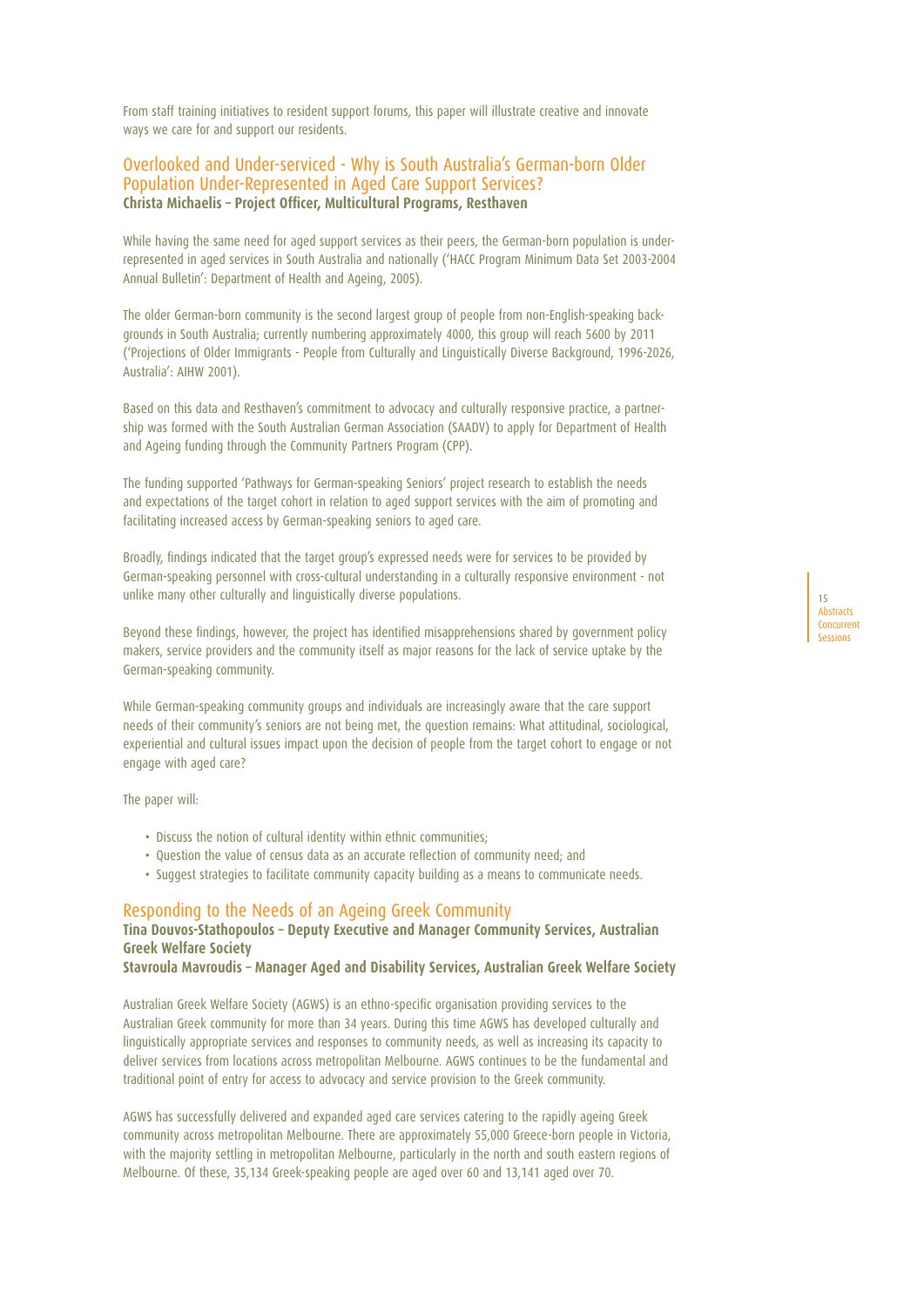There are many emerging and residual issues that still impact on the settlement experiences of the Greece-born population. As a result, there continues to be a demand for services for this generation of Greeks, particularly in relation to health and aged care. These issues primarily include mental health and in particular depression, elder abuse, carer support, financial disadvantage, and the need for appropriate recreational activities that maximise community participation. The increasing need for community-based, as well as residential aged and disability-specific services, has been widely documented, and is an issue that has dominated much of the activities undertaken through the AGWS in recent years.

The pivotal role performed by the AGWS in addressing the abovementioned issues is increasingly being defined through current and evolving service provision arrangements within the community services sector. Much of the informal service provision that is evident within the organisation is, however, still not formally recognised. The need for ethno-specific organisations to be formally and appropriately remunerated to perform these roles is paramount for the future delivery of culturally and linguistically relevant services to an ageing community.

# Culture and Language – Key Considerations

### Interpreting Older Australians' Needs – Cultural and Linguistic Perspective **Izabela Winczewski – HACC Access Officer, Australian-Polish Community Services**

By 2011, one in five people aged 80 and over will come from a culturally and linguistically diverse background. If we care about fairness and equity in our country it is important that we understand all ageing Australians. It's about communication.

In practice it means ensuring that the professionals at ground level have the resources available and the knowledge on how to access them to best meet the needs of their culturally and linguistically diverse clients.

In a situation where a doctor is asking an elderly patient a crucial question about the life-support option available to them, and if that patient is not proficient in English, let's make sure there is a culturally sensitive professional interpreter who will render the question the way it is intended.

Working with professional interpreters and translators is of crucial importance for all service providers, however many service providers are still very reluctant to use professional interpreters.

Cultural awareness training for service providers is also vital. Not only can it prevent unwelcome situations, such as offending and alienating non-English speaking background clients, it also sends a message that we want to provide the best care and services responsive to their needs.

It would be a very effective use of resources if ethnic organisations were allocated funds to develop training programs for interpreters on services available to their elderly community members, making access more equitable.

Ethno-specific organisations, such as Australian-Polish Community Services, are invaluable sources of cultural and linguistic information. They can provide information on services and specialist professionals who speak a particular language, offer consultancy and training sessions to facilitate the dialogue between service providers and ageing culturally and linguistically diverse Australians.

### Aged Care Service Initiatives that Focus on Communication and Language **Angelika Tyrone – Manager, Ethnic Link Services**

This presentation will discuss some of the issues and complexities regarding communication, language and the cultural aspects of language for aged people of culturally and linguistically diverse (CALD) background. It will outline the responsibilities of service providers to ensure that there are appropriate language services or communication capacities to enable the aged to communicate.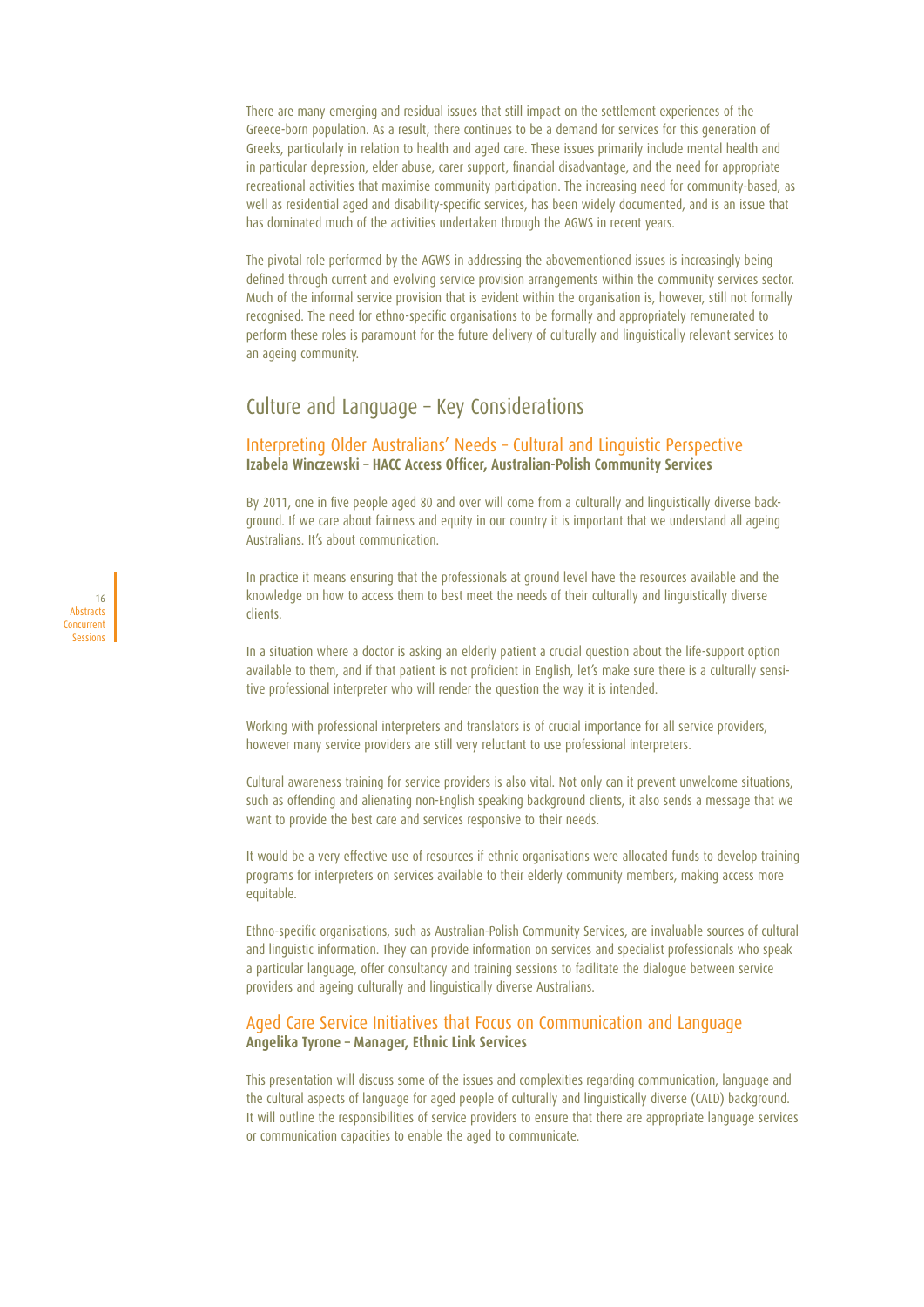The presentation will present a number of current practice issues related to language and communication for people of CALD background, in particular those who do not have high English language proficiency or those who revert to their primary language during ageing.

In addition, there will be a discussion regarding the development of various models of service for people of culturally and linguistically diverse background and the need to be client focused. The role of advocacy for clients will also be discussed.

The presentation will provide examples of several aged care initiatives that are culturally and linguistically appropriate, including several innovative service models in community and residential aged care which are ethno-specific and use bilingual/bicultural workers. One such service employs 47 bicultural staff who speak some 32 different languages in the process of enabling clients to access services. The service bridges gaps in communication as well as gaps in service provision, the latter requiring the necessity to work collaboratively with other service organisations.

# Blossoms from Babel: Maintaining Identity Integrity for Ageing Migrants in a High-level Care Setting

**Pamela Freeman – Lifestyle Coordinator, the Smorgon Family Nursing Home, Jewish Care**

Jewish Care is the major provider of support for members of Melbourne's Jewish Community. The Smorgon Family Nursing Home is a high-level care facility with 90 residents. While all the residents are Jewish, they come from culturally and linguistically diverse backgrounds. Jewish Care's commitment to these people is quided by four values: mishpacha (family); chesed (kindness); tzedakah (charity); and derech eretz (respect for each person's individual needs).

The presentation will focus on one floor of the nursing home where 30 people from eight distinct linguistic and cultural backgrounds live (Romanian, Hebrew, Russian, Ukrainian, Polish, Hungarian, English and the Jewish cultural language, Yiddish). The people are aged from 62 to 96, and share a range of complex physical and/or cognitive health issues.

The staff members working on this floor are also from culturally and linguistically diverse backgrounds (Australia, Poland, Russia, El Salvador, Greece, China and the Philippines). The necessity for good communication is clear, and at a multi-disciplinary team level - from cleaners through to unit managers - individuals have worked hard and enthusiastically to learn effective means of communication to better meet the immediate and long-term needs of our residents.

An exemplary aspect to this is the way staff members have built their language acquisition literally 'on the job', involving residents themselves in teaching them to speak their language. This initiative has deepened inter-personal relationships between staff and residents through a reversal of roles, from the resident being in need of almost total care, to being the expert and providing help to staff 'in need'. It has enhanced selfesteem and a sense of self-worth, as our residents become the teachers.

From a lifestyle perspective, resources on the market are inadequate for our needs, rarely reflecting the diversity of Australia's long-existing multicultural population. Recreation staff members have developed their own resources and strategies to provide cultural and language appropriate programs.

Augmenting this is Jewish Care's individual-focused approach to care, which directly influences internal policy development. This has seen staff education become a key strategy, along with ongoing processes of self-evaluation to continuously improve the quality of life and the emotional wellbeing of our residents.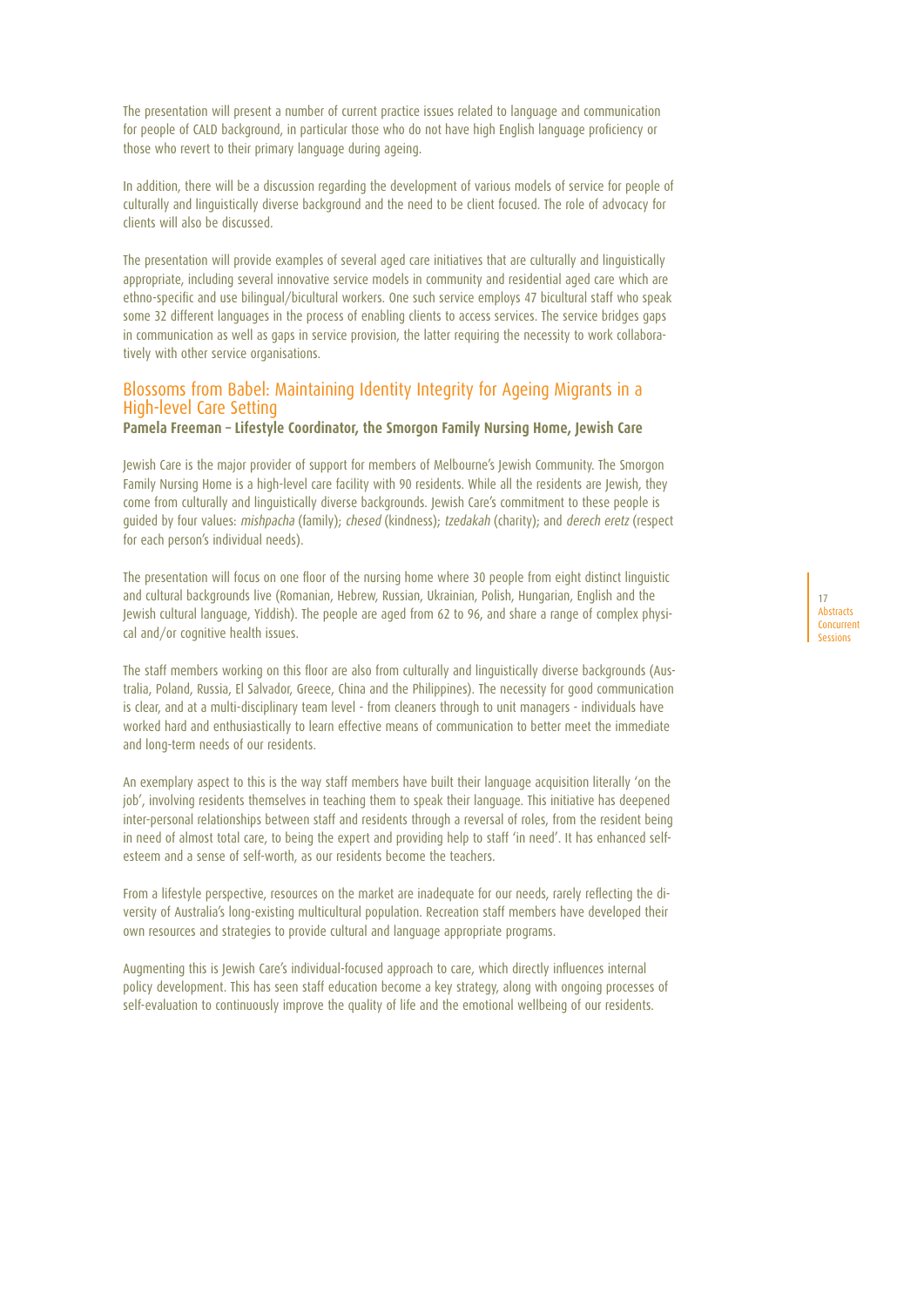# Future Challenges for Aged Care Services

### **'A New Strategy for Community Care - The Way Forward' Tracey Duffy – Director of Community Care Review Section, Community Care Branch, Australian Government Department of Health and Ageing**

This presentation by the Department of Health and Ageing (DoHA) will provide timely and useful information about 'A New Strategy for Community Care - the Way Forward'.

'A New Strategy for Community Care - the Way Forward' outlines reforms to build on the strengths of community care services. In line with the conference theme, this initiative acknowledges the challenges facing the community care sector and the importance of meeting the aged care needs of our culturally and linguistically diverse community. The reforms are being guided through appropriate consultation with key organisations representing special needs groups as it is imperative that the reforms respond flexibly to, and have positive outcomes for, special needs groups, including people from culturally and linguistically diverse backgrounds.

This presentation will provide delegates with information about the progress of reforms outlined in 'A New Strategy for Community Care - the Way Forward'. Delegates will be updated on key areas of progress, including developments with assessment and eligibility for services, access points and the review of DoHAfunded subsidy and services. During the presentation, delegates will also have the opportunity to provide feedback to help guide the process towards culturally inclusive reforms.

### Dementia Has No Barriers

**Helena Kyriazopoulos – Convenor, National Cross Cultural Dementia Network, Alzheimer's Australia, and Access and Equity Unit, Alzheimer's Australia South Australia**

Dementia is a progressive and disabling condition that affects a person's memory, thinking, personality, judgement and social skills. Dementia is caused by numerous diseases, the most common being Alzheimer's disease, followed by vascular dementia, dementia with Lewy bodies, Parkinson's disease and a variety of others. Dementia can be a long journey for all affected by the disease.

Dementia has no barriers; ethnic communities are not insulated from this disease. In 2006 Access Economics was commissioned by Alzheimer's Australia at the request of the National Cross Cultural Dementia Network to estimate the prevalence and incidence of dementia for people from culturally and linguistically diverse backgrounds in Australia. The report only provides a 'snapshot' and estimates that more than 12 percent of Australians with dementia - around one in eight - do not speak English at home, predicting that these numbers will grow by the year 2050. This growth in people and families affected by dementia will ultimately lead to greater demand for culturally and linguistically appropriate services.

Culturally and linguistically diverse communities continue to face barriers to accessing services; factors such as language, access to transport, family obligations, social isolation, financial and lack of consideration for the needs of ethnic communities in service delivery effect the uptake of mainstream services.

Alzheimer's Australia has called for partnerships between mainstream service providers and ethnic communities to meet the cultural and linguistic needs of people from diverse backgrounds. The Alzheimer's Australia National Cross-Cultural Dementia Network, which is funded by the Australian Government, has proposed a range of strategies at national, state and territory levels to promote access to dementia care services for those who come from non-English-speaking backgrounds. Some of these include the:

- Availability of sensitive screening tools that take into consideration culture and language and also assist in diagnosis;
- Research into cultural factors and dementia; and
- The location of Cross-Cultural Coordinators in Alzheimer's Australia offices to partner with ethnic community organisations in promoting awareness of dementia, delivery of programs and access to appropriate services.

The presentation will explore the dementia 'epidemic' and the strategies that Alzheimer's Australia has set in motion in addressing the diverse needs of culturally and linguistically diverse communities.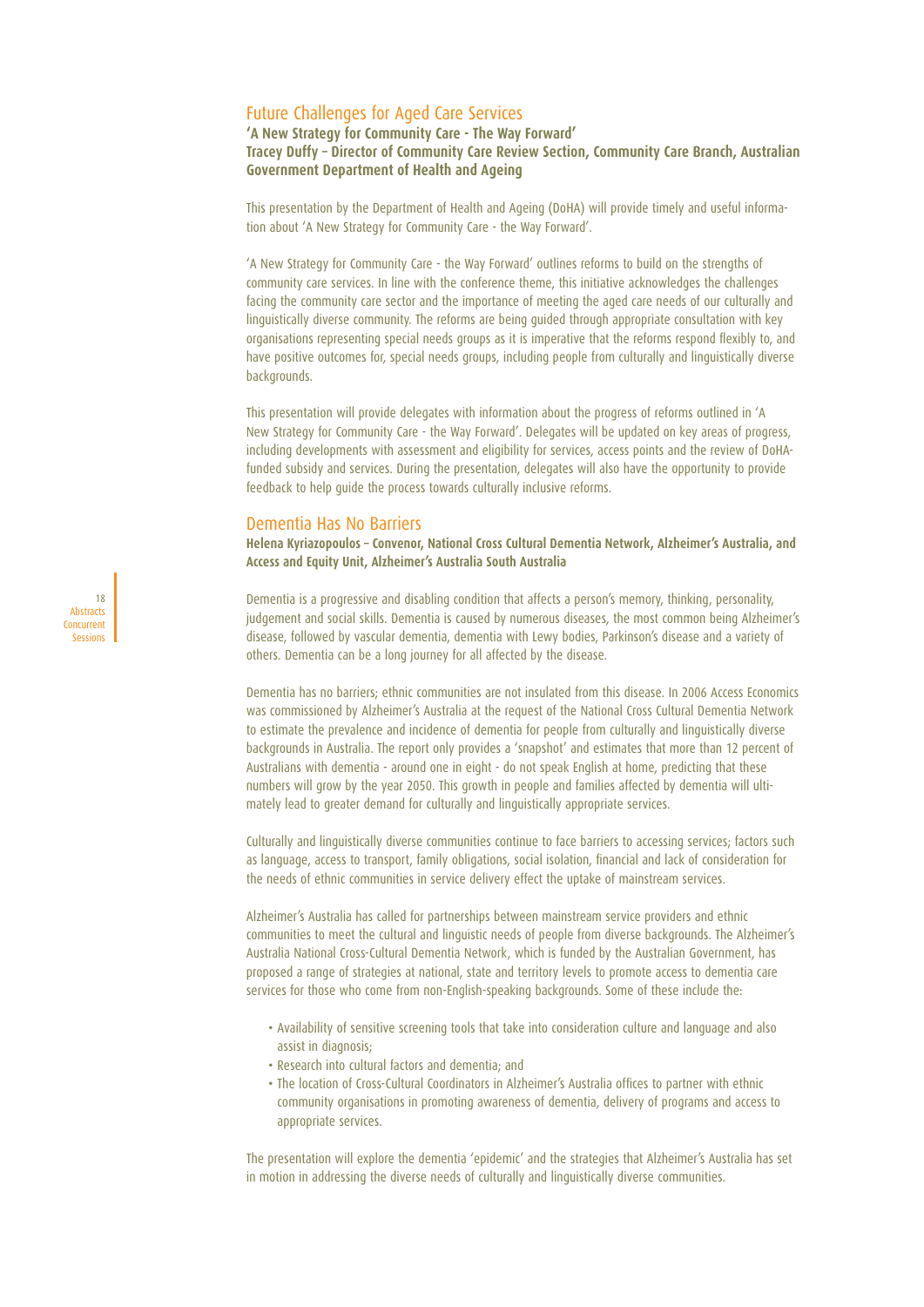## Closing the Information Gap: Communicating with Elderly People from Culturally and Linguistically Diverse Backgrounds

**Klaudia Vainshtein – Senior Project Officer, Education and Training, Centre for Cultural Diversity in Ageing**

The Australian ageing population is growing and becoming more diverse. The challenge for aged care providers is to meet the needs of the diverse population. This means developing awareness, knowledge and skills that encourage effective communication.

In fulfilling an organisation's communication strategies, reaching out to culturally and linguistically diverse (CALD) elderly should be part of a comprehensive service to improve older people's quality of life and further their inclusion into society.

One of the strategies in improving communication between aged care providers and their clients is information dissemination. Information is a key to informed decision-making.

The Centre for Cultural Diversity for Ageing in the last two years has delivered 100 information sessions to more than 3300 CALD elderly people around Victoria, as well conducting numerous community and aged care industry consultations.

This presentation will focus on practical information to enable aged care services to improve their communication with clients from different cultural and linguistic backgrounds. It will also include findings from the extensive work done by the Centre, with a focus on the challenges that CALD elderly people and aged care service providers are facing in the forseen future.

## Role of Partnerships and Collaboration in Service Planning and Development

# Meeting the Aged Care Needs of a Culturally Diverse Community - Board **Perspective**

### **Tony Crivelli – Chairman of Villaggio Italiano**

Villaggio Italiano is the largest multicultural aged care residential aged care service provider in the Australian Capital Territory. While the main group of residents in 2006 were from Australian background, almost half of the residents were overseas-born. Overseas-born residents at Villaggio came from 20 different cultures including Italy, China, Ukraine, Poland, Latvia, the Netherlands, Vietnam, Burma, Finland, Malaysia, Czech Republic, Germany, Greece, Iraq, Lithuania, the Philippines and Sri Lanka. Care for this diverse group of residents constitutes a significant challenge for Villaggio and reflects the emerging situation across the Australian aged care industry.

The Australian Institute of Health and Welfare projects a 66% growth rate for culturally and linguistically diverse (CALD) groups by 2011. By 2021, 22.8% of the older population over 65 will be from CALD groups. In addition, the dominance of the CALD group by European cultures will eventually give way to people with Asian cultural associations. The largest CALD groups currently are from Italy, Poland, Germany, Greece and the Netherlands. The Chinese will soon replace the Poles and by 2026 the Dutch will no longer be in the top five CALD groups, but the Vietnamese will.

In these circumstances, Villaggio's Board and senior management have been examining long-term strategies that will improve and enhance the organisation's capacity to deliver high quality residential and community aged care services to these CALD clients.

The presentation will outline some of the multicultural strategies Villaggio Italiano might adopt, including identification and understanding of the needs of culturally and linguistically diverse older people, the recruitment of appropriate bilingual staff, and a greater focus on delivering aged care services into people's homes.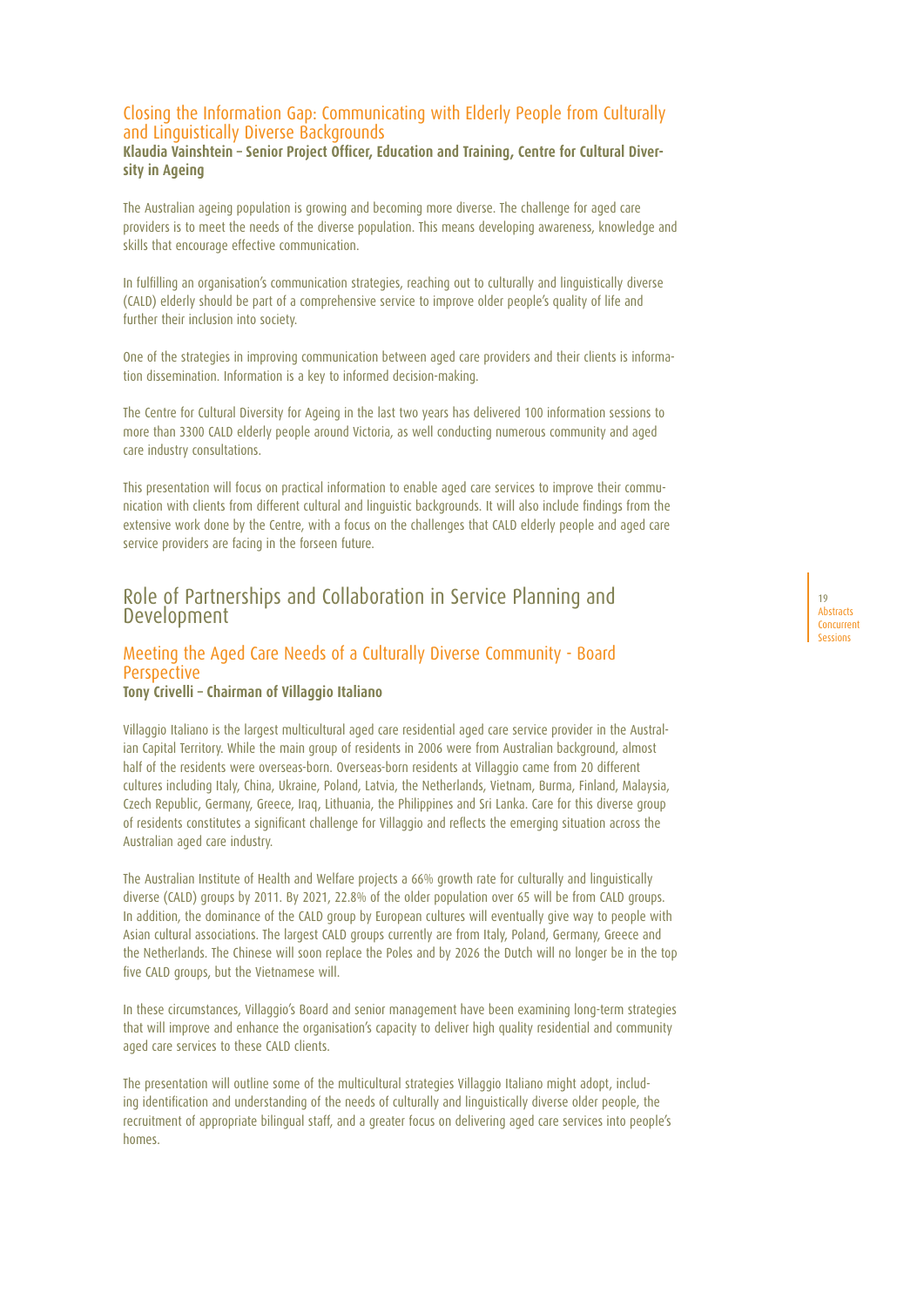#### Aged Care Service Initiatives

### **Fiona Dunt – Asian Partners in Aged Care Coordinator, Helping Hand Aged Care**

Helping Hand Aged Care is a not-for-profit South Australian organisation. Helping Hand Aged Care at Parafield Gardens is situated in northern Adelaide and provides residential care for more than 100 residents, with 100 staff and 75 volunteers. The facility prides itself on being a leader in innovative service development. Our facility is unique in that it is part of a wider community that is diverse in age, cultural backgrounds and experience.

In December 2005, Helping Hand received a \$54,000 grant from the federal Department of Health and Ageing under the Community Partners Program. The purpose of the grant was to assist older persons aged 65 and over from culturally and linguistically diverse (CALD) communities to access appropriate aged care services and to raise the capacity of residential and community-based services to provide culturally sensitive care.

An innovative and exciting alliance between Helping Hand Aged Care, the Cambodian, Vietnamese, Filipino and Wat Lao communities and Multicultural Aged Care was established - Asian Partners in Aged Care (APAC). Our partnership is very much based upon collaboration, friendship and trust with shared goals and visions linked to improving and reducing barriers to access to aged care services. Together we are increasing communities' knowledge of aged care services, developing resources and training packages. A pilot in cultural awareness training has been conducted at Helping Hand Parafield Gardens, with a second workshop being planned in consultation with the University of South Australia, Multicultural Aged Care and the community to promote an all-inclusive learning environment with the aim of increasing our staff's capacity to provide culturally sensitive care.

Our initiative to employ Peer Support Workers (Nhey Hean, Trung Tran, Tessie Holmes and Peng Keomanivong) from each of the four Southeast Asian communities has proven to be a highly successful strategy. Information about aged care services is disseminated directly to older people by the Peer Support Workers through home visits, educational seminars and visits to Helping Hand Aged Care facilities at Parafield Gardens, Mawson Lakes and Ingle Farm. Nhey, Trung, Tessie and Peng are the critical link with community, having established a high level of trust and rapport through their understanding of community, fluency of language and alliance with Helping Hand Aged Care.

Helping Hand Aged Care has been able to help develop and build the capacity of Peer Support Workers through our extensive knowledge of the aged care industry, facilitation of educational workshops on primary health issues and other topics of interest, and via access to a wider network of mainstream service providers. Culturally significant events have also been jointly celebrated with elders and Helping Hand residents.

Community artists (Katie Harten, Emma Fry and Raylene Snow of Marra Dreaming) have recently been engaged to work collaboratively with Peer Support Workers, elders, Helping Hand Aged Care residents and Parafield Gardens High School students to design five community banners. Banners were officially launched on Harmony Day 21st March 2007 - promoting a visually empowering connection with community, and celebrating our successes as a culturally diverse society.

Our presentation will be on the subject of aged care service initiatives, based on our Asian Partners in Aged Care model. The presentation will incorporate background information (as outlined above), look at successful communication strategies (Peer Support Workers model), and will focus on the sharing of knowledge and developing resources. It will be an extremely visual presentation, enhancing the benefits and friendships derived from our partnership.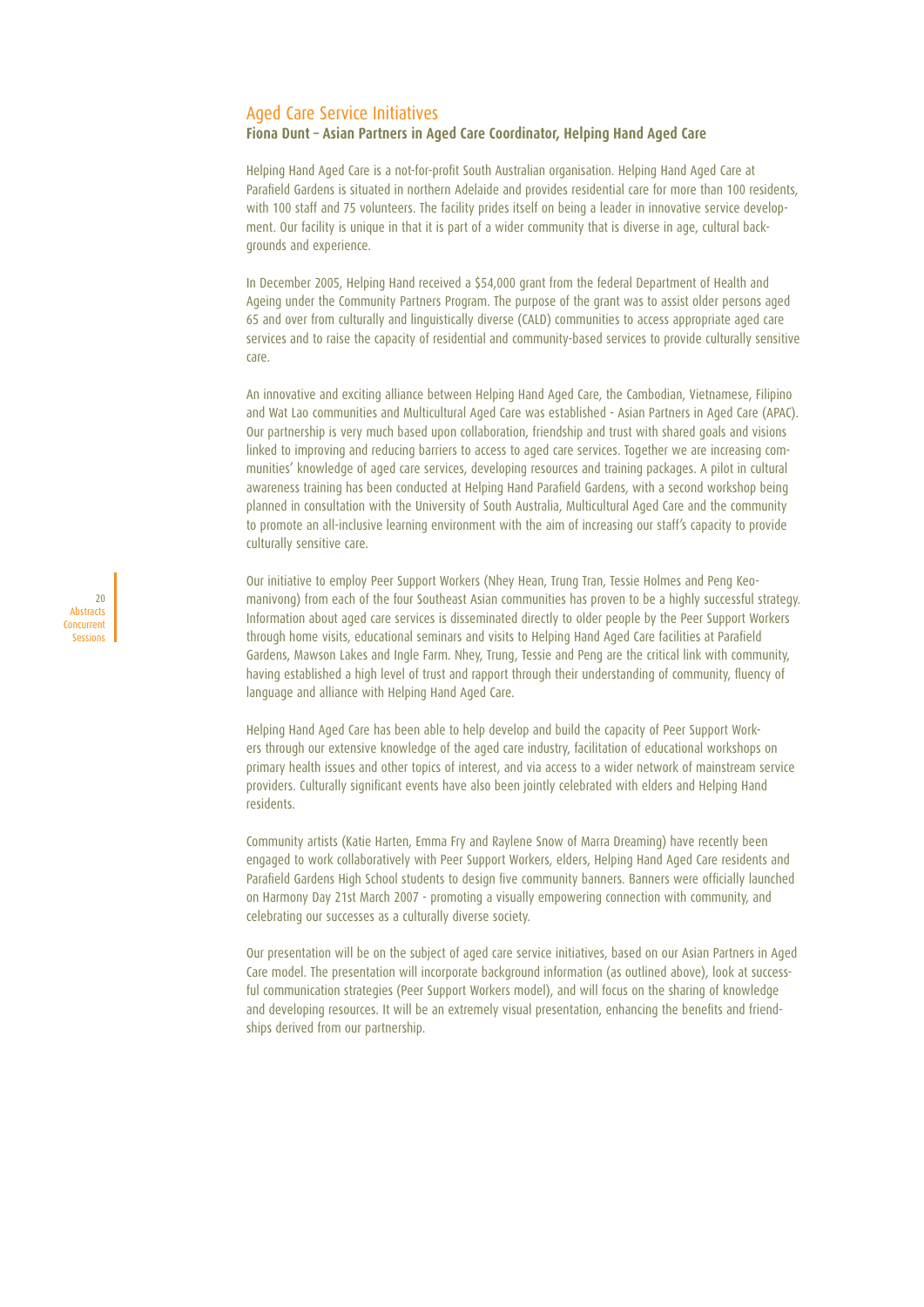## Partnership in Culturally Responsive Assessment

## **Nelum Buddhadasa – Culturally Equitable Gateways Strategy Project Officer, City of Port Phillip**

## **Ania Sieracka – CEGS Sectoral Project Officer, Ethnic Communities' Council of Victoria**

The aim of this presentation is to introduce an overview of the trial project that explored the issue of culturally responsive assessment in community care services delivered by the City of Port Phillip. It was conducted in collaboration with four ethnic organisations and triggered by the necessity to respond in new, innovative ways to the demand of the elderly service users from culturally and linguistically diverse (CALD) communities for culturally and linguistically appropriate assessment. The trial has potential to be utilised to influence any policy developments in the area of cultural diversity in ageing at the state and federal levels.

The trial, resourced by the Culturally Equitable Gateways Strategy, consisted of a number of home-based assessments. These were delivered by assessment workers from the council and, depending on the background of service users, supported by ethnic workers from Greek, Russian, Jewish or Polish community organisations. The ethnic workers who participated in this process drew on their extensive cultural and linguistic knowledge and awareness of the services system. In this capacity they supported assessment officers and the CALD elderly who were being assessed. There were two partnership models adapted for the purpose of this trail. One engaged the ethnic workers in the capacity of language aids and the other model engaged interpreters to deliver this task.

The project was a pragmatic response to longstanding concerns about providing access and equity by council community care services and resulted in some clear tangible outcomes. They were numerous and encouraging to the involved organisations and the wider field of the ethnic aged care, and included:

- Delivery of 28 assessments that were culturally and linguistically responsive;
- Successful uptake and retention of services by elderly people from CALD communities;
- Partnership building amongst organisations representing two sectors (the project established sustain able and generous partnerships between organisations and provided a good model for working across organisations);
- Capacity building, formalising activities through protocols, setting up structural frameworks to enhance partnerships; and
- Mentoring of the council's team leaders and assessment officers by ethnic sector staff in exploring good practice in assessment and care planning.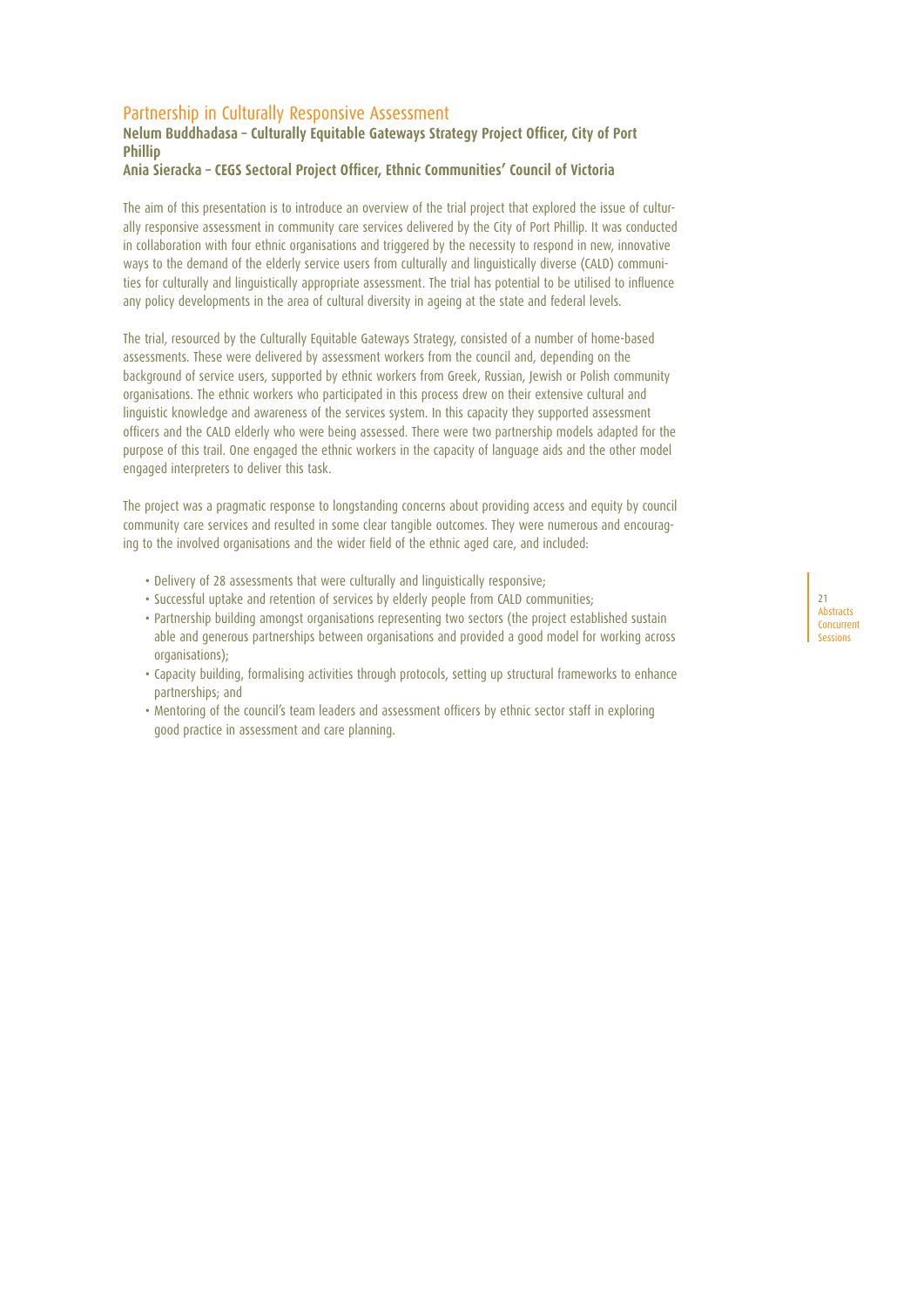22 Notes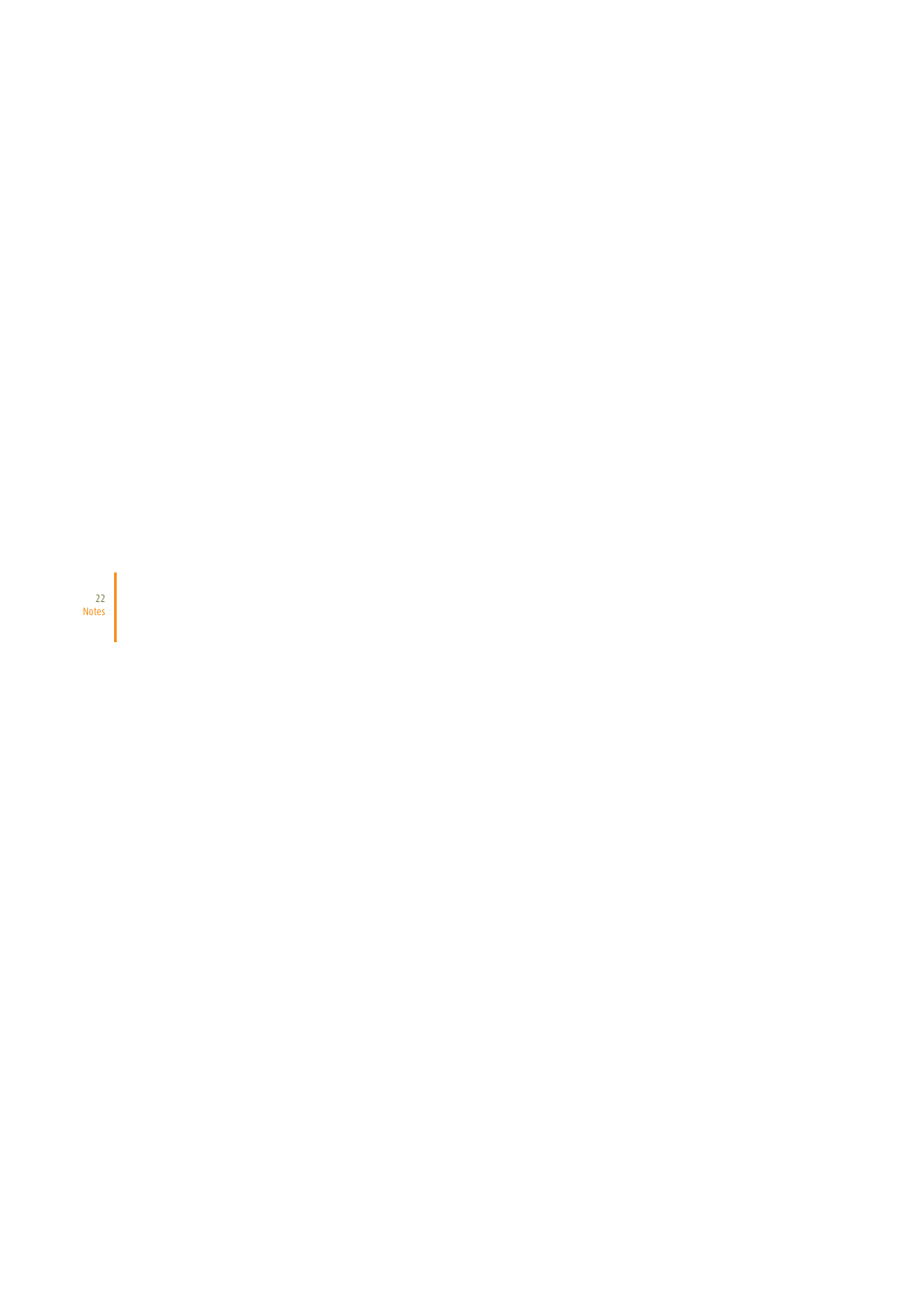23 Notes